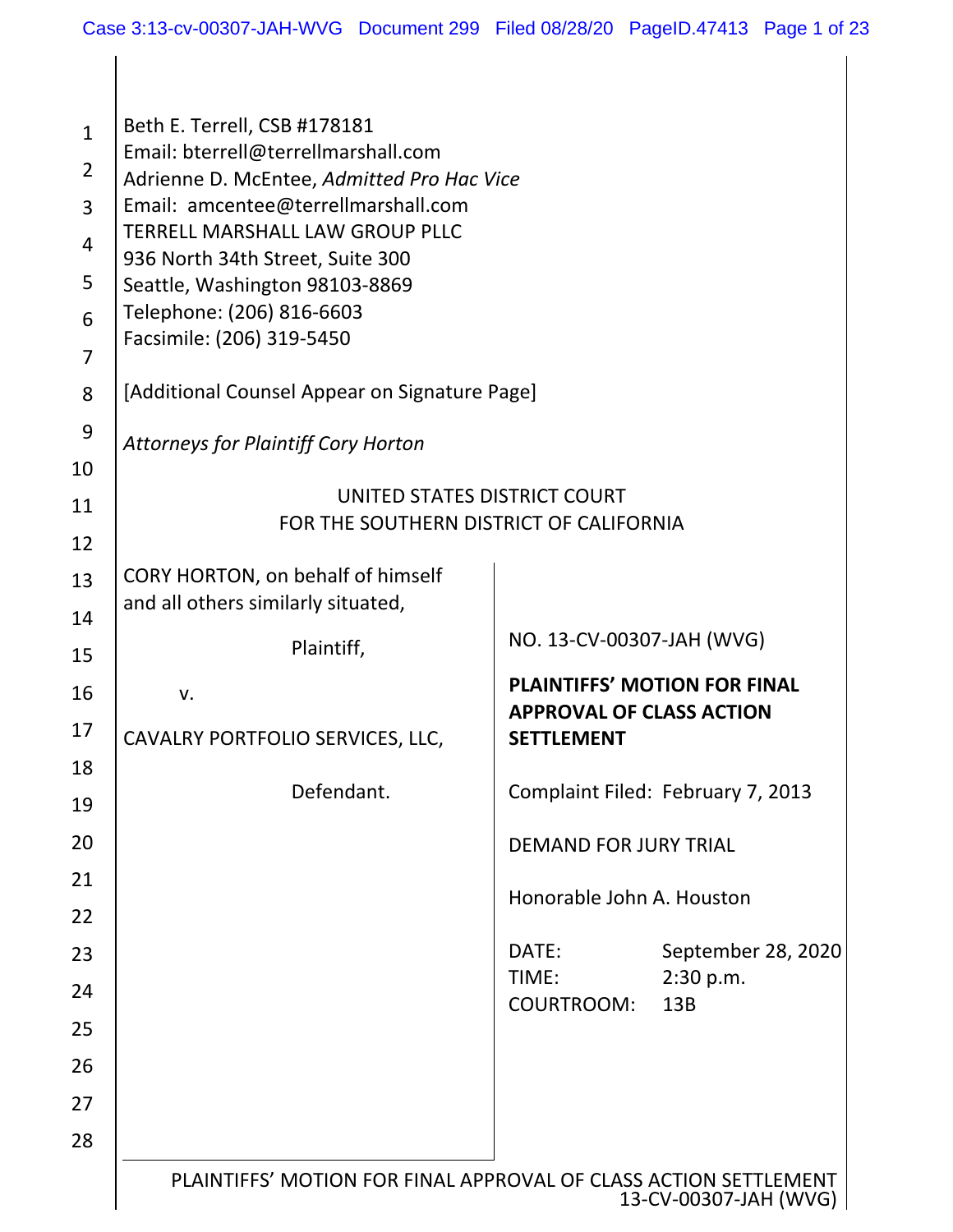$\mathsf{l}$ 

| $\mathbf{1}$<br>$\overline{2}$ | KEVIN KREJCI, on behalf of himself and all<br>others similarly situated, | NO. 3:16-cv-00211-JAH-WVG                                                                 |
|--------------------------------|--------------------------------------------------------------------------|-------------------------------------------------------------------------------------------|
| $\mathbf{3}$                   | Plaintiff,                                                               |                                                                                           |
| $\overline{\mathbf{4}}$        |                                                                          |                                                                                           |
| 5                              | V.                                                                       |                                                                                           |
| $\boldsymbol{6}$               | CAVALRY PORTFOLIO SERVICES, LLC,                                         |                                                                                           |
| $\overline{7}$                 | Defendant.                                                               |                                                                                           |
| 8                              |                                                                          |                                                                                           |
| $\overline{9}$                 |                                                                          |                                                                                           |
| 10                             |                                                                          |                                                                                           |
| 11                             |                                                                          |                                                                                           |
| 12                             |                                                                          |                                                                                           |
| 13                             |                                                                          |                                                                                           |
| 14                             |                                                                          |                                                                                           |
| 15                             |                                                                          |                                                                                           |
| 16                             |                                                                          |                                                                                           |
| 17                             |                                                                          |                                                                                           |
| 18                             |                                                                          |                                                                                           |
| 19                             |                                                                          |                                                                                           |
| 20                             |                                                                          |                                                                                           |
| 21                             |                                                                          |                                                                                           |
| 22                             |                                                                          |                                                                                           |
| 23                             |                                                                          |                                                                                           |
| 24                             |                                                                          |                                                                                           |
| 25                             |                                                                          |                                                                                           |
| 26                             |                                                                          |                                                                                           |
| 27                             |                                                                          |                                                                                           |
| 28                             |                                                                          |                                                                                           |
|                                |                                                                          | PLAINTIFFS' MOTION FOR FINAL APPROVAL OF CLASS ACTION SETTLEMENT<br>13-CV-00307-JAH (WVG) |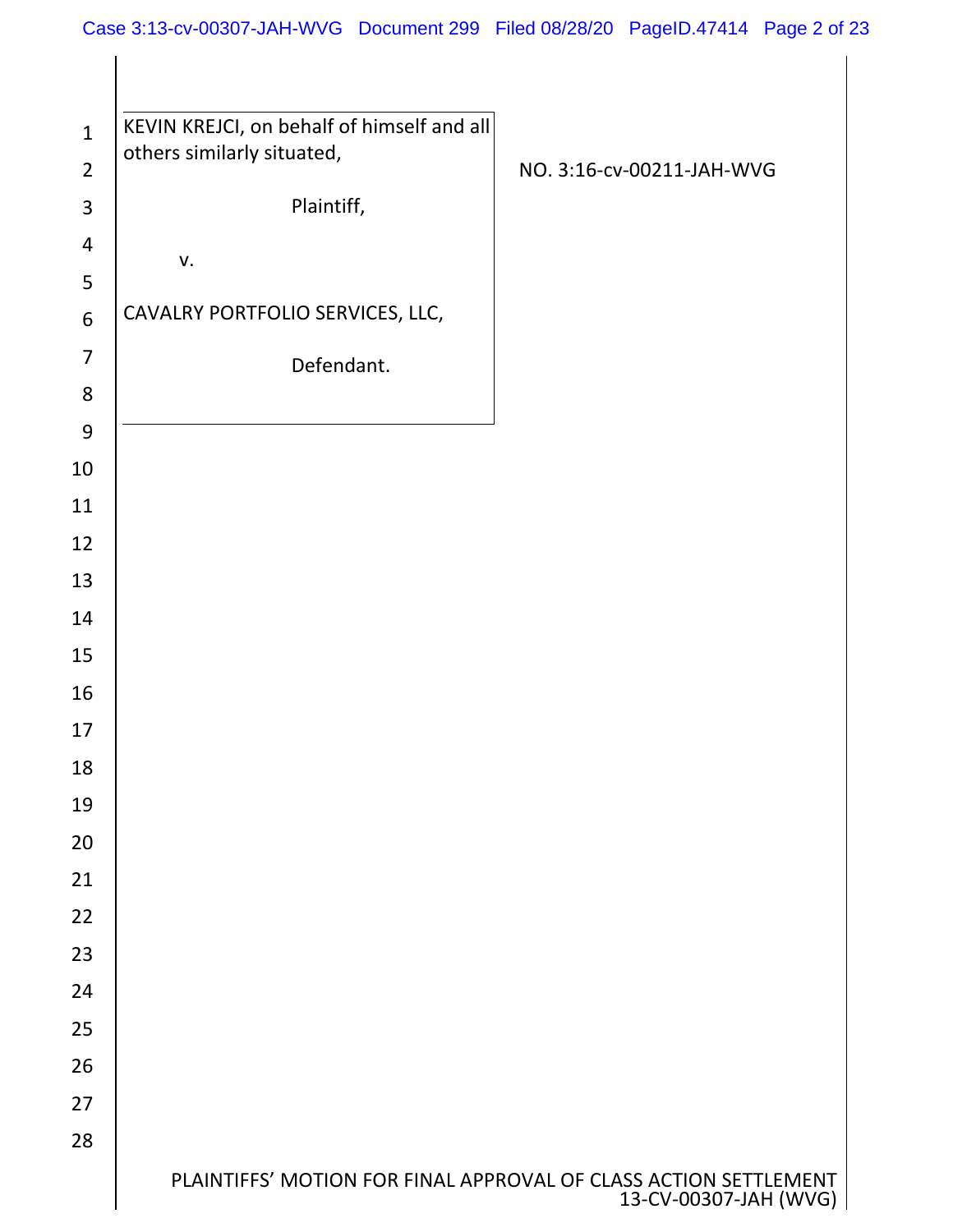$\mathsf{l}$ 

| $\mathbf{1}$   |     |    |    | <b>TABLE OF CONTENTS</b>                                                                                                                                             |
|----------------|-----|----|----|----------------------------------------------------------------------------------------------------------------------------------------------------------------------|
| $\overline{2}$ |     |    |    | Page No.                                                                                                                                                             |
| 3              |     |    |    |                                                                                                                                                                      |
| $\overline{4}$ | ı.  |    |    |                                                                                                                                                                      |
| 5              | II. |    |    |                                                                                                                                                                      |
| 6<br>7         |     | А. |    |                                                                                                                                                                      |
| 8              |     | В. |    |                                                                                                                                                                      |
| 9<br>10        |     | C. |    |                                                                                                                                                                      |
| 11             | Ш.  |    |    |                                                                                                                                                                      |
| 12             | IV. |    |    |                                                                                                                                                                      |
| 13<br>14<br>15 |     | Α. |    | The settlement should be approved as fair, reasonable,                                                                                                               |
| 16<br>17       |     |    | 1. | The relief provided by the settlement taking into<br>account the strength of Plaintiffs' case and the risk,<br>cost, and delay of trial and appeal favors approval 6 |
| 18<br>19<br>20 |     |    | 2. | The extent of discovery, stage of proceedings, and<br>recommendation of experienced counsel favor                                                                    |
| 21<br>22       |     |    | 3. | The Settlement Class's response favors approval  10                                                                                                                  |
| 23             |     |    | 4. | The Rule 23(e)(2) considerations favor approval  10                                                                                                                  |
| 24<br>25       | В.  |    |    | The Settlement Class should be finally certified for settlement                                                                                                      |
| 26<br>27       | C.  |    |    | The notice program complied with Rule 23 and due process 13                                                                                                          |
| 28             | V.  |    |    |                                                                                                                                                                      |
|                |     |    |    | PLAINTIFFS' MOTION FOR FINAL APPROVAL OF CLASS ACTION SETTLEMENT<br>13-CV-00307-JAH (WVG)<br>$-1$ $-$                                                                |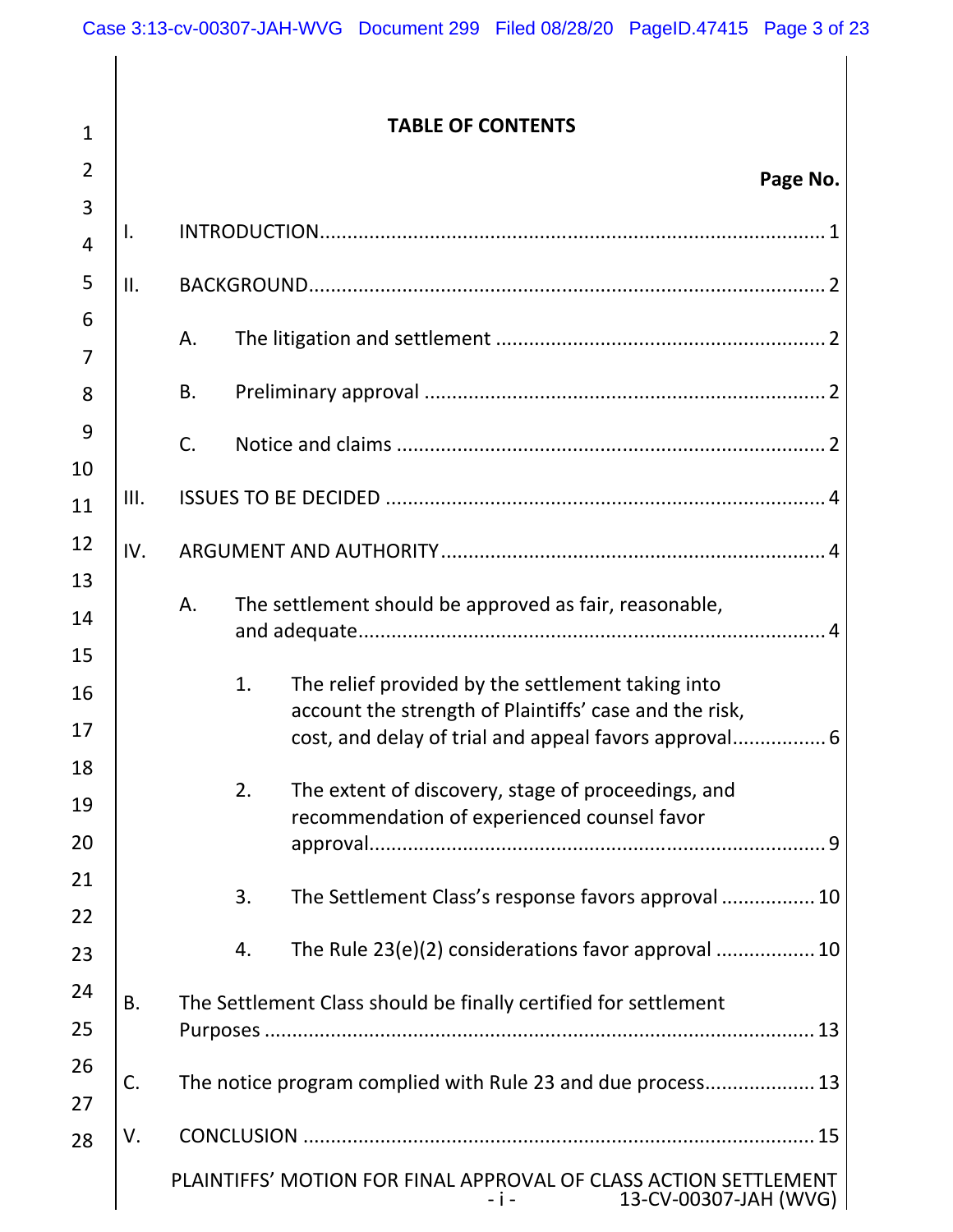| 1              | <b>TABLE OF AUTHORITIES</b>                                                                                  |
|----------------|--------------------------------------------------------------------------------------------------------------|
| $\overline{2}$ | Page No.                                                                                                     |
| 3              |                                                                                                              |
| 4              | <b>FEDERAL CASES</b>                                                                                         |
| 5              | Couser v. Comenity Bank,                                                                                     |
| 6              |                                                                                                              |
| 7              | Facebook Inc. v. Duguid,                                                                                     |
| 8              | Pet. for Writ of Cert., No. 19-511, 2019 WL 5390116                                                          |
| 9              |                                                                                                              |
| 10             | Golan v. FreeEats.com, Inc.,                                                                                 |
| 11             |                                                                                                              |
| 12             | Hartless v. Clorox Co.,                                                                                      |
| 13             | 273 F.R.D. 630, 640 (S.D. Cal. 2011), aff'd in part,                                                         |
| 14             |                                                                                                              |
| 15             | In re Anthem, Inc. Data Breach Litig.,                                                                       |
| 16             |                                                                                                              |
| 17             | In re Bluetooth Headset Prod. Liab. Litig.,                                                                  |
| 18             |                                                                                                              |
| 19             | In re Capital One TCPA Litig.,                                                                               |
| 20             |                                                                                                              |
| 21             | In re Mego Fin. Corp. Sec. Litig.,                                                                           |
| 22             |                                                                                                              |
| 23             |                                                                                                              |
| 24             | In re Mercury Interactive Corp.,                                                                             |
| 25             |                                                                                                              |
| 26             | In re Online DVD Rental Antitrust Litig.,                                                                    |
| 27             |                                                                                                              |
| 28             |                                                                                                              |
|                | PLAINTIFFS' MOTION FOR FINAL APPROVAL OF CLASS ACTION SETTLEMENT<br>13-CV-00307-JAH (WVG)  <br>$-$ ii $   -$ |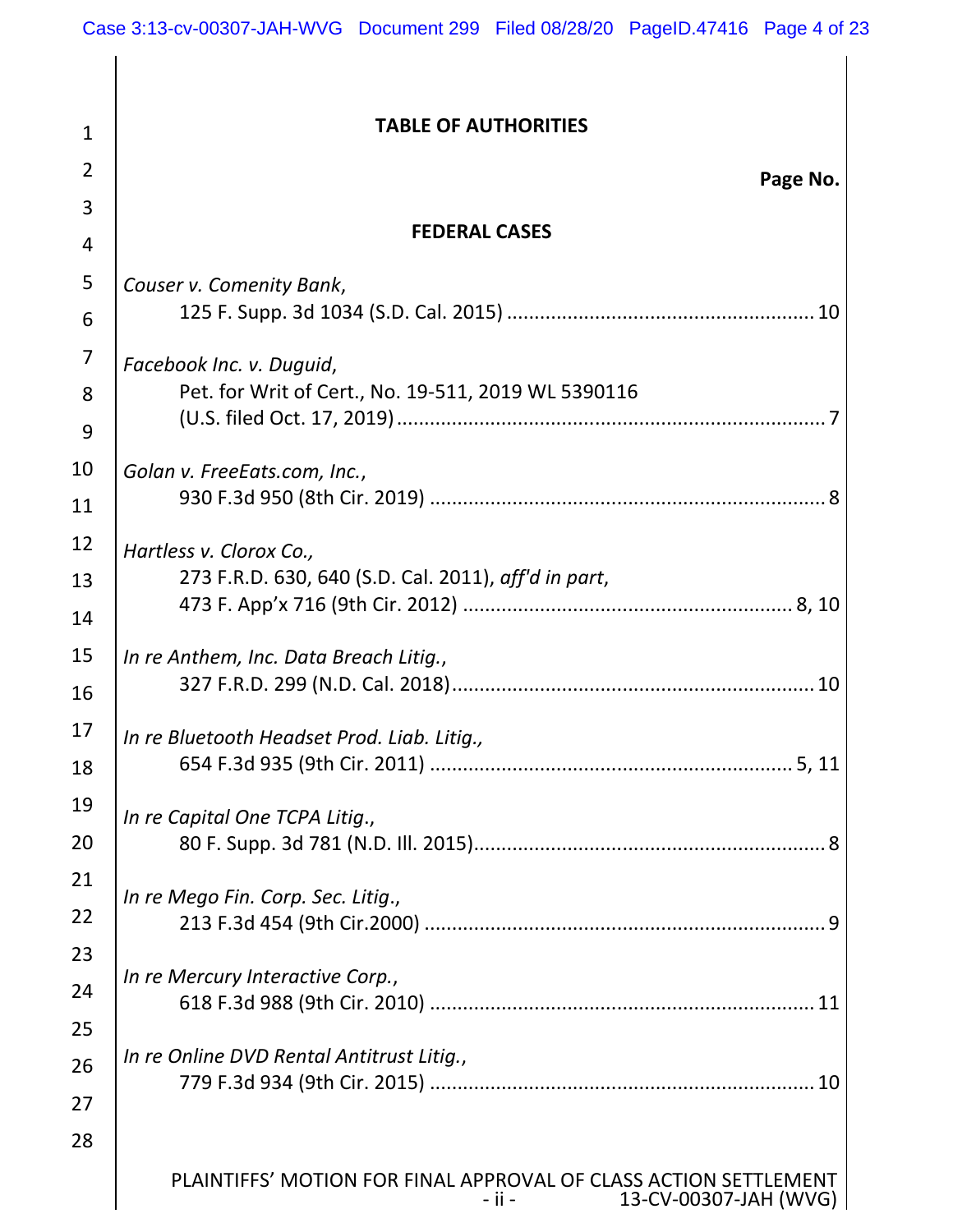$\mathbf{\mathsf{I}}$ 

| $\mathbf{1}$   | In re Syncor ERISA Litig.,                                                                                 |
|----------------|------------------------------------------------------------------------------------------------------------|
| $\overline{2}$ |                                                                                                            |
| $\overline{3}$ | Kolinek v. Walgreen Co.,                                                                                   |
| 4              |                                                                                                            |
| 5              | Larson v. Harman-Mgmt. Corp.,                                                                              |
| 6              |                                                                                                            |
| 7<br>8         | Markos v. Wells Fargo Bank, N.A.,<br>No. 1:15-cv-01156-LMM, 2017 WL 416425 (N.D. Ga. Jan. 30, 2017)  9     |
| 9<br>10        | Mullane v. Central Hanover Bank & Trust Co.,                                                               |
| 11             | Patel v. Trans Union, LLC,                                                                                 |
| 12             |                                                                                                            |
| 13             | Rodriguez v. West Publ'g Corp.,                                                                            |
| 14             |                                                                                                            |
| 15             | Rose v. Bank of Am. Corp.,                                                                                 |
| 16<br>17       | No. 11 Civ. 02390, 12 Civ. 04009, 2014 WL 4273358                                                          |
| 18             | Selk v. Pioneers Mem'l Healthcare Dist.,                                                                   |
| 19<br>20       |                                                                                                            |
| 21             | Steinfeld v. Discover Fin. Servs.,                                                                         |
| 22             | No. C 12-01118, 2014 WL 1309352 (N.D. Cal. Mar. 10, 2014) 9                                                |
| 23             | Van Patten v. Vertical Fitness Grp., LLC,                                                                  |
| 24             |                                                                                                            |
| 25             |                                                                                                            |
| 26             | <b>FEDERAL STATUTES</b>                                                                                    |
| 27             |                                                                                                            |
| 28             |                                                                                                            |
|                | PLAINTIFFS' MOTION FOR FINAL APPROVAL OF CLASS ACTION SETTLEMENT<br>13-CV-00307-JAH (WVG)<br>$-$ iii $  -$ |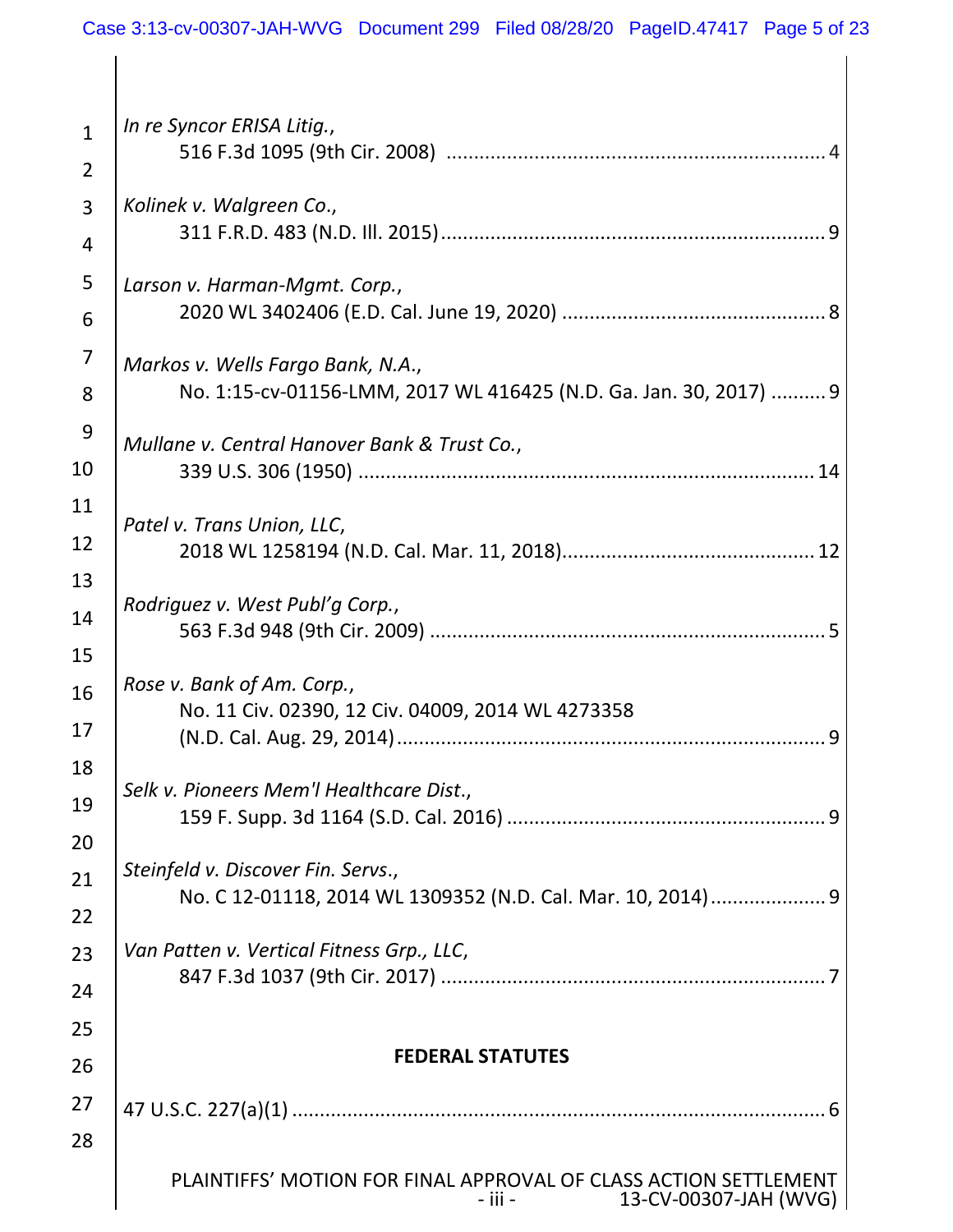| $\mathbf{1}$   | <b>FEDERAL RULES</b>                                                                                  |
|----------------|-------------------------------------------------------------------------------------------------------|
| $\overline{2}$ | 13                                                                                                    |
| $\overline{3}$ |                                                                                                       |
| $\overline{4}$ |                                                                                                       |
| 5              |                                                                                                       |
| $6\,$          |                                                                                                       |
| $\overline{7}$ |                                                                                                       |
| 8              |                                                                                                       |
| 9              |                                                                                                       |
| 10             |                                                                                                       |
| 11             |                                                                                                       |
| 12             |                                                                                                       |
| 13             |                                                                                                       |
| 14             |                                                                                                       |
| 15             |                                                                                                       |
| 16             |                                                                                                       |
| 17             |                                                                                                       |
| 18             |                                                                                                       |
| 19             |                                                                                                       |
| 20             |                                                                                                       |
| 21             |                                                                                                       |
| 22             |                                                                                                       |
| 23             |                                                                                                       |
| 24             |                                                                                                       |
| 25             |                                                                                                       |
| 26             |                                                                                                       |
| 27             |                                                                                                       |
| 28             |                                                                                                       |
|                | PLAINTIFFS' MOTION FOR FINAL APPROVAL OF CLASS ACTION SETTLEMENT<br>13-CV-00307-JAH (WVG)  <br>- iv - |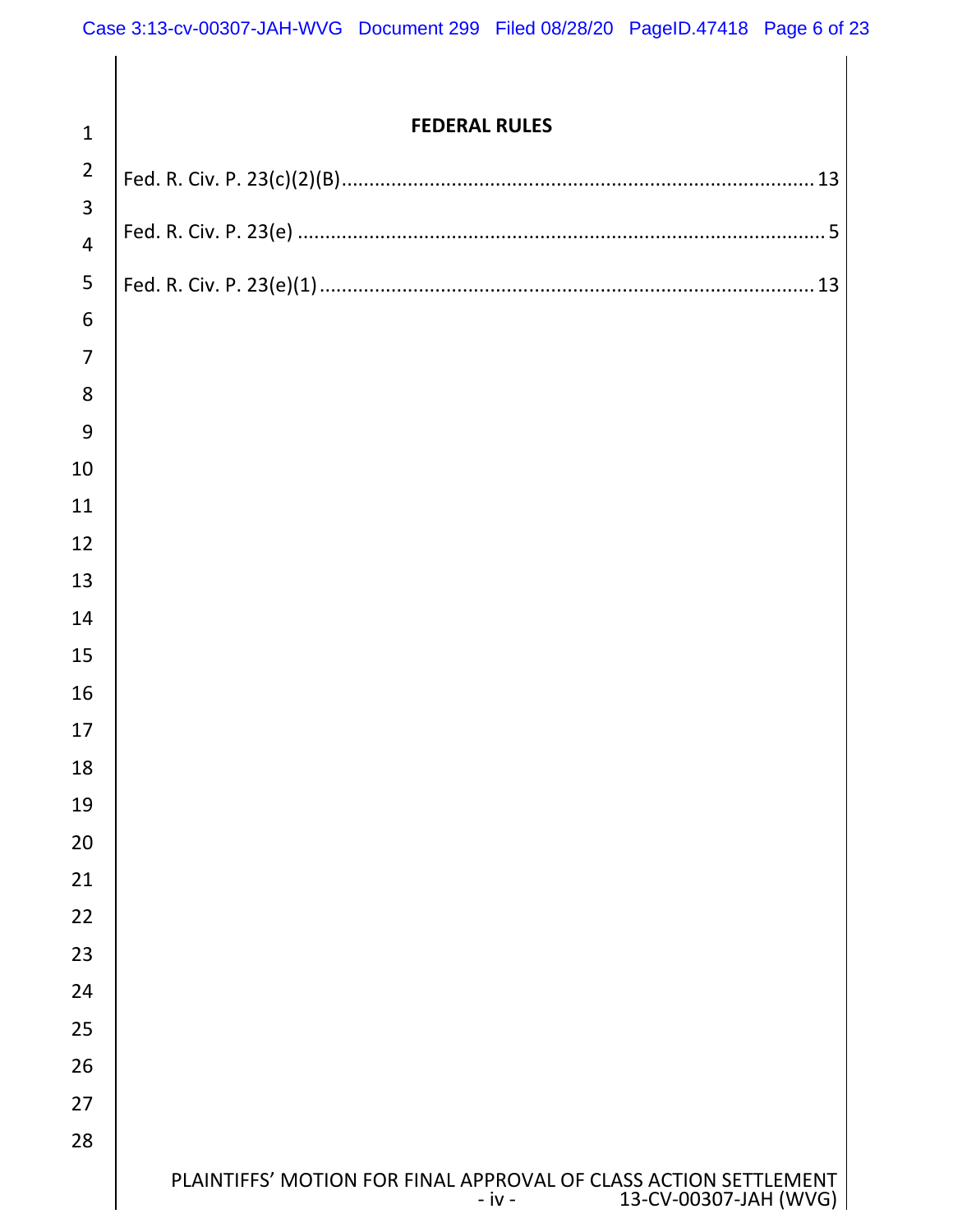1

### **I. INTRODUCTION**

2 3 4 5 6 7 Plaintiffs Cory Horton and Kevin Krejci move for final approval of their settlement with Cavalry Portfolio Services, LLC in this class action brought under the Telephone Consumer Protection Act. Cavalry has agreed to relieve up to \$18 million in debt for Settlement Class Members who filed claims for debt relief, and to pay \$6,150,000 to establish a non‐reversionary Settlement Fund that will be distributed to Settlement Class Members who filed claims for cash.

8 The notice plan approved by the Court has been implemented by the parties and the Court‐approved Settlement Administrator, JND. The postcard and email notices were successfully delivered to approximately 93% of Settlement Class Members. The reaction of the Settlement Class has been very positive. There are no objections to the settlement. There are only 9 opt outs. To date, 73,271 unique claims have been filed, representing 7% of Settlement Class Members. While the distribution of the Settlement Fund will not be finalized until the Court rules on the motion for attorneys' fees, it currently appears that Settlement Class Members who filed claims for debt relief, if allowed, will receive debt relief of \$599 each, and those who filed claims for cash, if allowed and depending on their responses to proposed deficiency notices, will receive an estimated payment of between \$46 and \$61 each.

All of the factors that courts consider support granting final approval of the settlement. The relief provided by the settlement is significant, particularly given the risk and expense of continued litigation. The settlement ensures that class members are rewarded without delay and eliminates the risk of loss at trial or on appeal. Having litigated through summary judgment, the parties are fully apprised of the strengths and weaknesses of the claims and defenses. Class Counsel have successfully litigated many TCPA cases and fully support the settlement. And that no Settlement Class Members objected further supports final approval of the settlement.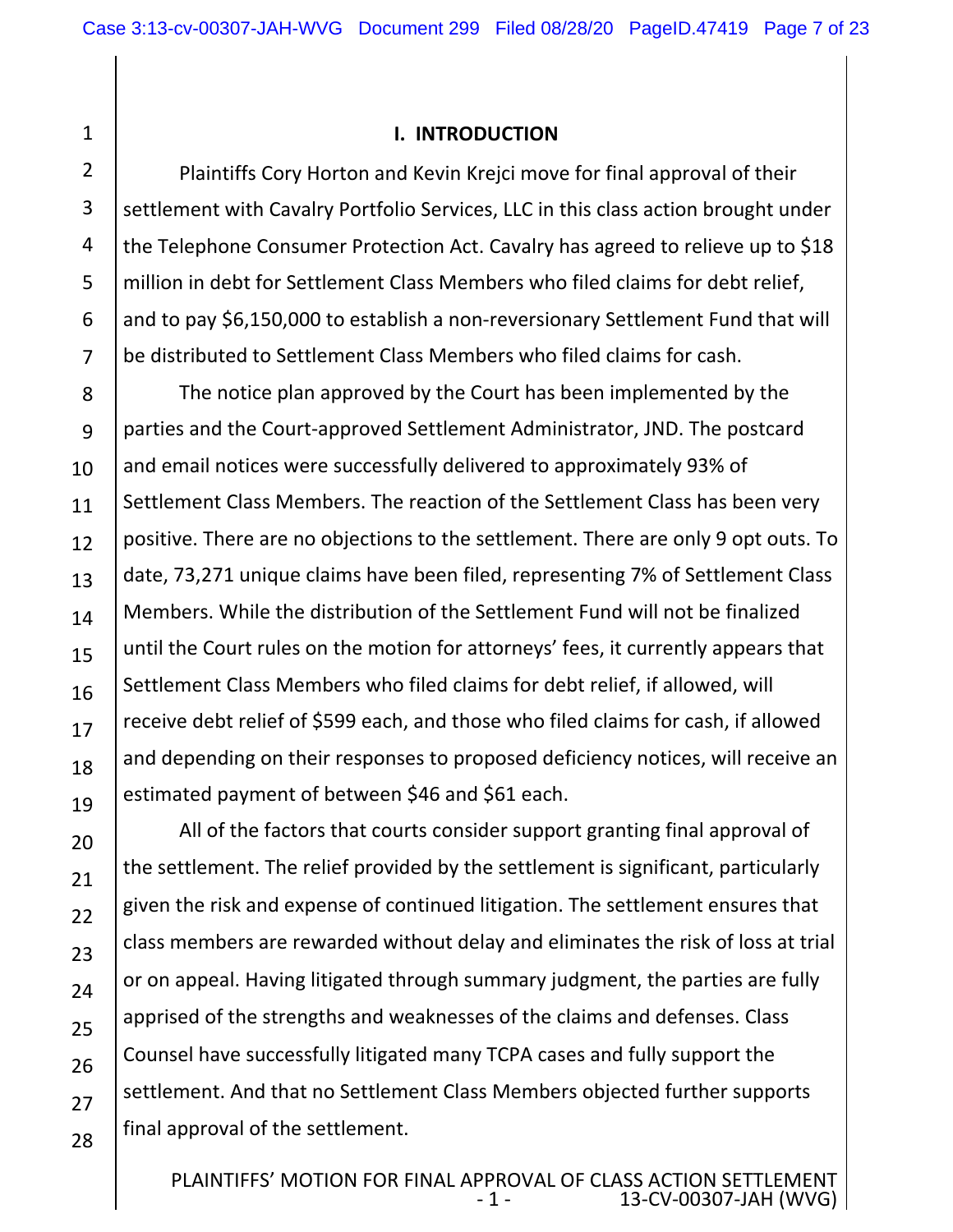Plaintiffs request that the Court certify the Settlement Class for settlement purposes and approve the settlement as fair, reasonable and adequate.

#### **II. BACKGROUND**

#### **A. The litigation and settlement.**

5 Plaintiffs described the protracted, hard‐fought litigation that led to the class settlement in their motion for an award of attorneys' fees. In the more than seven years following the filing of the initial complaint, Plaintiffs propounded discovery on Cavalry, Navy Federal Credit union, and TracFone Wireless, pored through thousands of pages of documents, worked with experts to analyze calling data, took and defended fact and expert depositions, moved for class certification, and successfully defended and won summary judgment on Cavalry's debt collection counterclaim. *See* ECF No. 297 at 11‐12. It was only after the parties had filed cross‐motions for summary judgment that they negotiated the settlement valued at more than \$24 million. *Id*. Settlement Class Members with Open Accounts who submit approved for debt relief will receive their *pro rata* share of \$18,000,000 in debt relief, up to \$599 each. *Id*. at 13. Settlement Class Members with Closed or Open Accounts who submit approved claims for cash will receive cash awards from the Cash Fund on a *pro rata* basis after payment of administrative costs, incentive awards, attorneys' fees, and litigation costs approved by the Court. *Id*.

**B. Preliminary approval.** 

Plaintiffs filed their unopposed motion for preliminary approval of the proposed Settlement on February 21, 2020. ECF No. 289. The Court granted preliminary approval of the proposed Settlement on April 14, 2020. ECF No. 292.

### **C. Notice and claims.**

JND implemented the notice plan outlined in the Settlement Agreement and approved by the Court. The postcard and email notices successfully reached approximately 93% of the Settlement Class. ECF No. 298 ¶ 19. The deadline for

1

2

3

4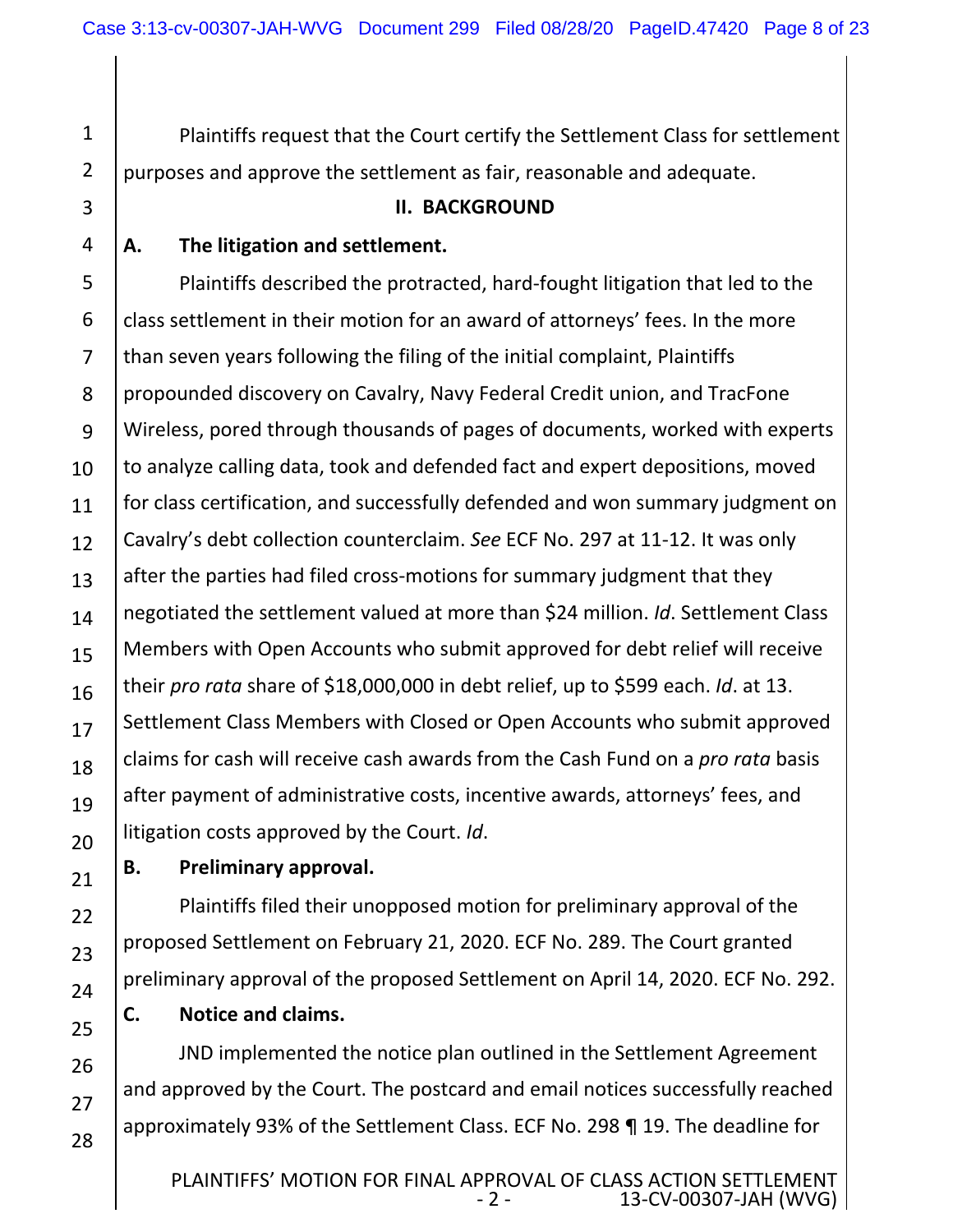1 2 3 4 Settlement Class Members to submit or file a claim form was July 29, 2020. JND received 65,738 unique claims for cash and 7,533 unique claims for debt relief. Supplemental Declaration of Jennifer M. Keough Regarding Notice Administration ("Supp. Keough Decl.") ¶ 4.

Of these claims, JND received 2,093 after the July 29th deadline. Supp. Keough Decl. ¶ 5. However, Plaintiffs' counsel received several calls from Settlement Class Members who received their postcards via U.S. Mail just days before, or after, the deadline to submit a claim. Declaration of Adrienne D. McEntee in Support of Final Approval ("McEntee Decl.") ¶ 2. Similarly, JND has noticed delays with the postal service. Supp. Keough Decl. **¶** 5. Some claim forms were received more than two or three weeks after the postmark date. *Id*. Thus, JND and Class Counsel recommend that 2,093 late claims received through August 25, 2020 be approved. Supp. Keough Decl. ¶ 5; McEntee Decl. ¶ 2.

JND also received 383 claims from claimants JND verified to be valid Settlement Class Members, which were unsigned. Supp. Keough Decl. ¶ 7. Because JND has confirmed that these are valid Settlement Class Members, JND and Class Counsel recommend that these claims be approved without the need for any deficiency process. Supp. Keough Decl. ¶ 7; McEntee Decl. ¶ 3.

Next, the claim form asked Settlement Class Members to include the cellular telephone number on which they received the calls and their current phone number. ECF No. 298, Ex. B. However, 52,952 claimants did not list the number Cavalry records show was called or their current phone number. Supp. Keough Decl. ¶ 8. Given that the class period extends back to 2010, it is not surprising that claimants may not recall the number to which they received calls. McEntee Decl. ¶ 4. JND, however, was able to match 36,085 claimants with information Cavalry provided to determine that all 36,085 of these claimants were class members. Supp. Keough Decl. ¶ 8. As a result, JND and Class Counsel recommend that these claims be approved. Supp. Keough Decl. ¶ 8; McEntee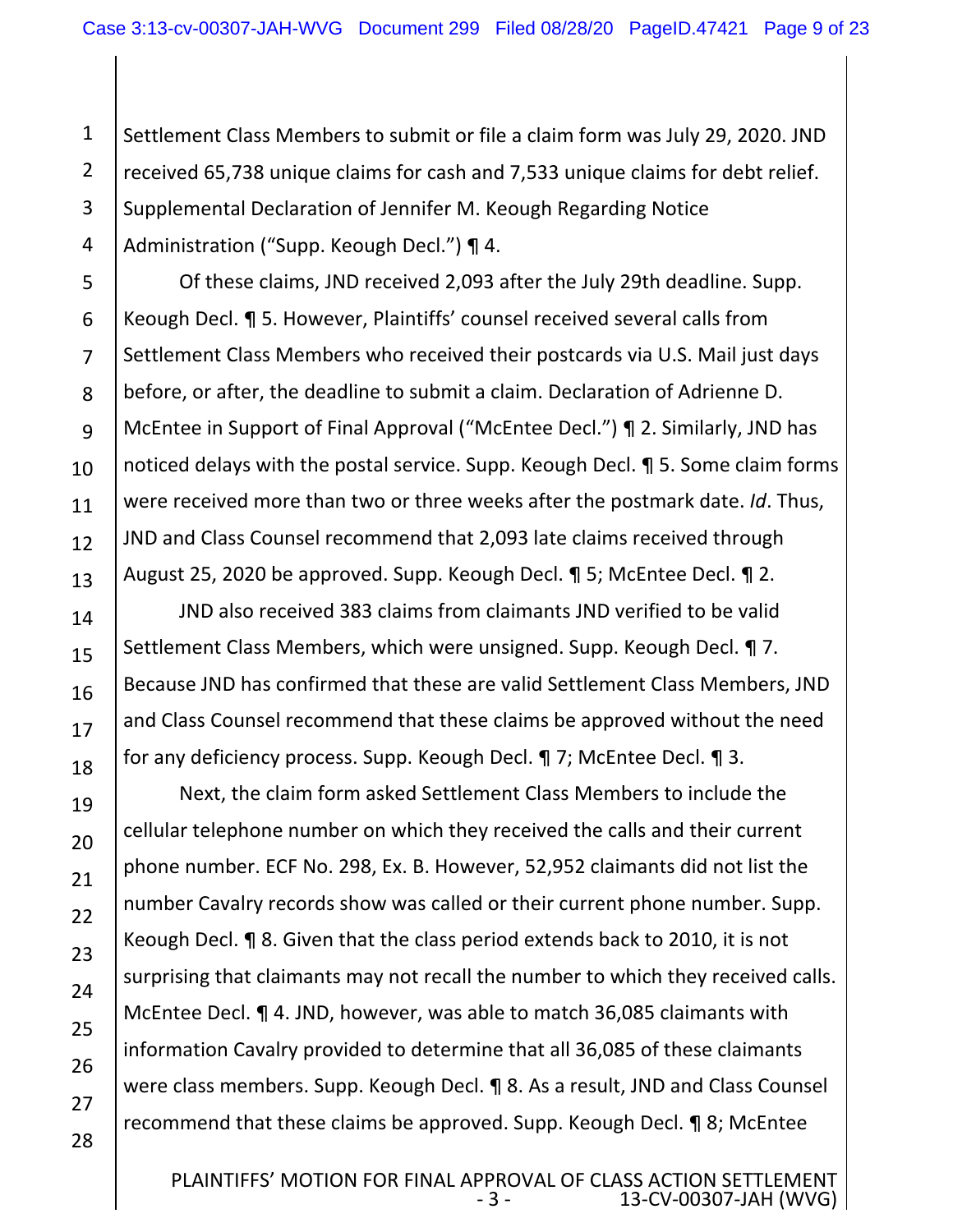1 2 Decl. ¶ 5. Cavalry, however, has indicated it would prefer that the Court deny these claims, or at a minimum, require claimants to cure any deficiencies. *Id*.

3 4 For the 16,867 claims which could not be matched to the Settlement Class List through a mailing or email address, 15,212 claimants selected a cash award and 1,655 selected debt relief (or were deemed to have selected debt relief because they did not make a choice or chose both a cash award and debt relief). Supp. Keough Decl. ¶ 9. JND and Class Counsel recommend providing these claimants with notice of their claim form deficiency and an opportunity to cure. Supp. Keough Decl. ¶ 9; McEntee Decl. ¶ 6.

If the Court allows these claims, and awards the requested attorneys' fees, costs, administration expenses, and incentive awards, a total of \$3,110,650 will be distributed to claimants who opted for a cash award. McEntee Decl. **¶** 8. JND has confirmed that, on completion of the deficiency process, each approved claimant who requested cash will receive between \$46 and 61. Supp. Keough Decl. ¶ 11. JND has also confirmed that each Settlement Class Member who filed an approved form for debt relief will receive \$599 in debt relief. *Id*. ¶ 12. Settlement Class Members receiving debt relief will benefit from a minimum of \$3,520,323 in debt relief, and up to a maximum of \$4,511,668. *Id*.

In all, the settlement will afford Settlement Class Members total settlement relief valued at between \$9,670,323 and \$10,661,668.

### **III. ISSUES TO BE DECIDED**

Whether the settlement should be approved as fair, reasonable, and adequate and whether the Settlement Class should be finally certified for settlement purposes.

### **IV. ARGUMENT AND AUTHORITY**

**A. The settlement should be approved as fair, reasonable, and adequate.**  Settlements are favored, particularly in the class action context. *In re Syncor ERISA Litig.*, 516 F.3d 1095, 1101 (9th Cir. 2008) ("[T]here is a strong

PLAINTIFFS' MOTION FOR FINAL APPROVAL OF CLASS ACTION SETTLEMENT<br>4 - 13-CV-00307-JAH (WVG) ‐ 4 ‐ 13‐CV‐00307‐JAH (WVG)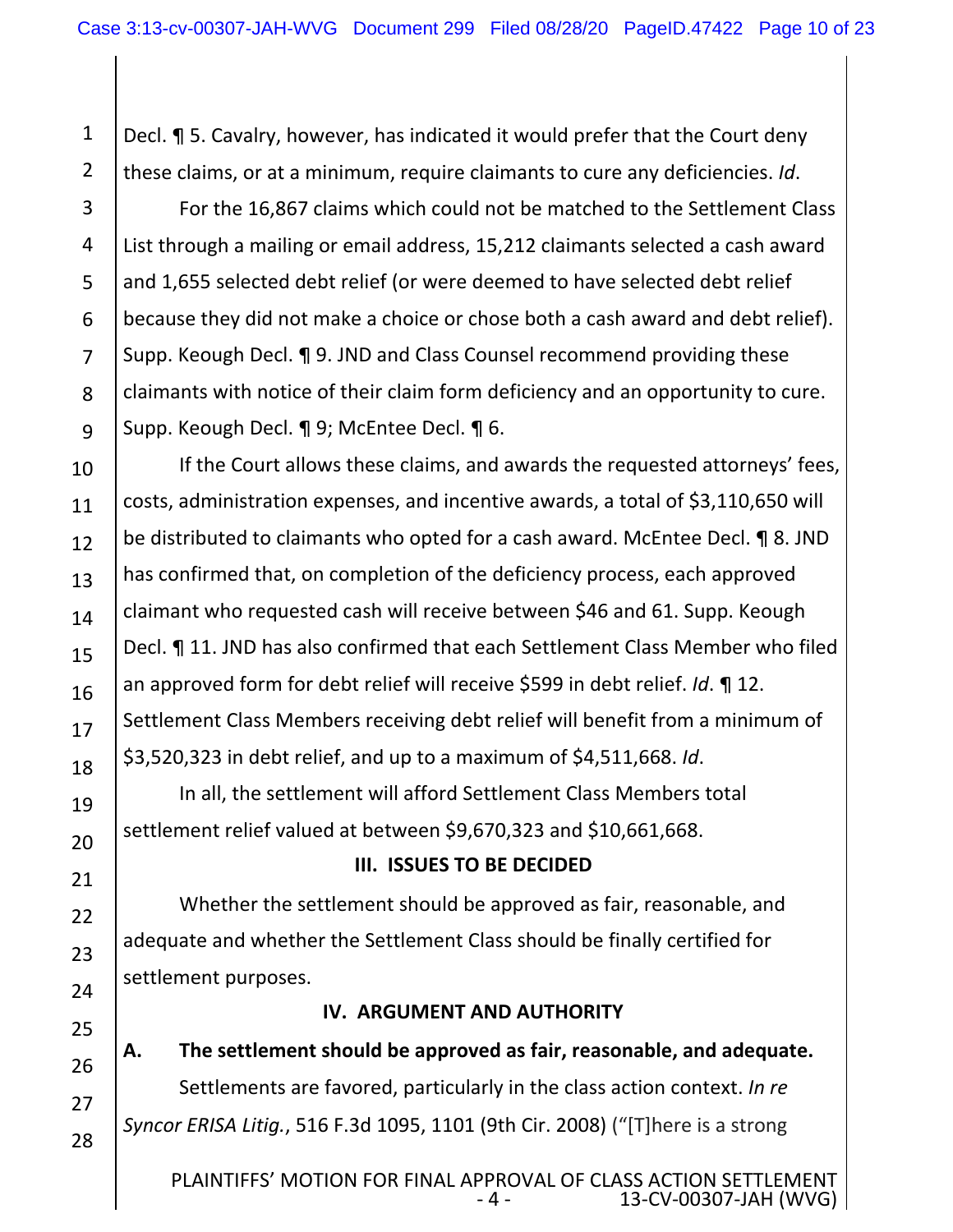1 2 3 4 5 6 7 judicial policy that favors settlements, particularly where complex class action litigation is concerned."). Courts recognize that a settlement approval hearing should not "reach any ultimate conclusions on the contested issues of fact and law which underlie the merits of the dispute, for it is the very uncertainty of outcome in litigation and avoidance of wasteful and expensive litigation that induce consensual settlements." *Rodriguez v. West Publ'g Corp.*, 563 F.3d 948, 964 (9th Cir. 2009).

8 9 10 11 12 13 14 15 16 17 18 Proposed class action settlements are not effective unless approved by the Court. Fed. R. Civ. P. 23(e). When deciding whether to find a class settlement to be fair, reasonable, and adequate, courts consider (1) the strength of the plaintiff's case; (2) the risk, expense, complexity, and likely duration of further litigation; (3) the risk of maintaining class action status throughout the trial; (4) the amount offered in settlement; (5) the extent of discovery completed and the stage of the proceedings; (6) the experience and views of counsel; (7) the presence of a governmental participant; and (8) the reaction of the class members of the proposed settlement. *In re Bluetooth Headset Prod. Liab. Litig.,*  654 F.3d 935, 946 (9th Cir. 2011) (quoting *Churchill Village, L.L.C. v. Gen. Elec.,*  361 F.3d 566, 575 (9th Cir. 2004)).

21 22 23 24 26 28 In addition, under the recent amendments to Rule 23, courts consider whether: (A) the class representatives and class counsel have adequately represented the class; (B) the proposal was negotiated at arm's length; (C) the relief provided for the class is adequate, taking into account: (i) the costs, risks, and delay of trial and appeal; (ii) the effectiveness of any proposed method of distributing relief to the class, including the method of processing class‐member claims; (iii) the terms of any proposed award of attorney's fees, including timing of payment; and (iv) any agreement required to be identified under Rule 23(e)(3); and (D) the proposal treats class members equitably relative to each other. Fed. R. Civ. P. 23(e)(2).

19

20

25

27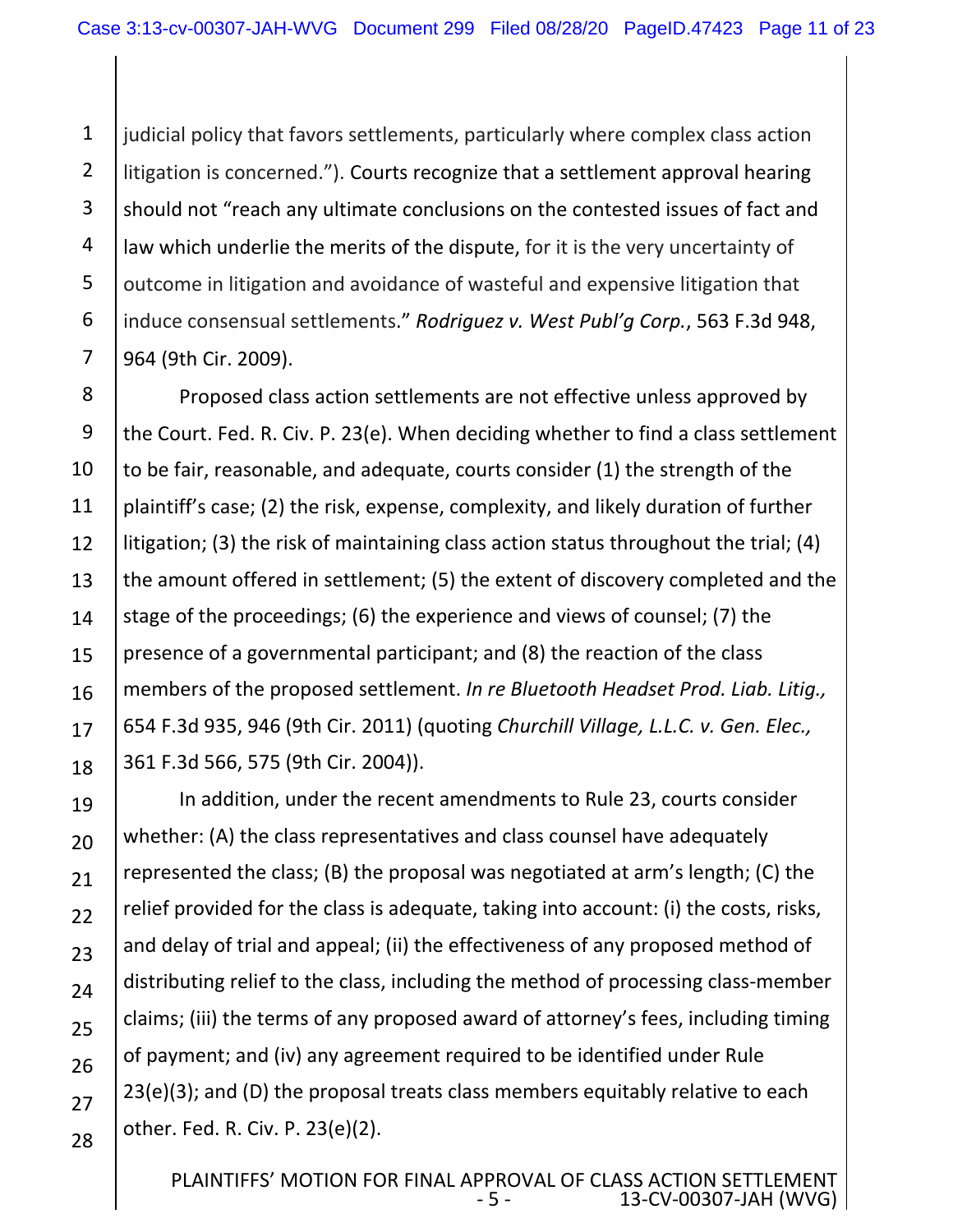All of these factors support a finding that the settlement is fair, reasonable, and adequate.

> 1. The relief provided by the settlement taking into account the strength of Plaintiffs' case and the risk, cost, and delay of trial and appeal favors approval.

The settlement includes both cash and debt relief components. Cavalry has agreed to forgive up to \$18 million of debt and pay \$6,150,000 million to settle Plaintiffs' and Settlement Class Members' TCPA claims. Settlement Class Members who submitted approved claims for debt relief will each receive \$599 in debt relief. After payment of Court‐approved settlement administration expenses, attorneys' fees and expenses, and incentive awards to the Plaintiffs, the remainder of the Settlement Fund will be distributed to the Settlement Class Members who filed approved claims for cash. If the Court approves the requested notice and administration costs of \$934,000, incentive awards of \$10,000 to each of the two Class Representatives, requested attorneys' fees of \$2,000,000 and litigation expenses of \$85,350, a total of \$3,110,650 will be distributed to Settlement Class Members who filed approved claims for cash. Cash claimants will receive between \$46 and \$61 each. McEntee Decl. ¶¶ 9‐10.

While Plaintiffs believe they have a strong case for liability, success is never guaranteed. Cavalry moved for summary judgment based on the argument that it cannot be held liable for the calls it made to Settlement Class Members because, it contends, the systems used to make the calls are not automatic telephone dialing systems ("ATDS") under the TCPA, which defines an ATDS as equipment which has the capacity "to store or produce telephone numbers to be called, using a random or sequential number generator" and "to dial such numbers." 47 U.S.C. 227(a)(1). If the Court agreed with Cavalry, Plaintiffs would lose on the merits.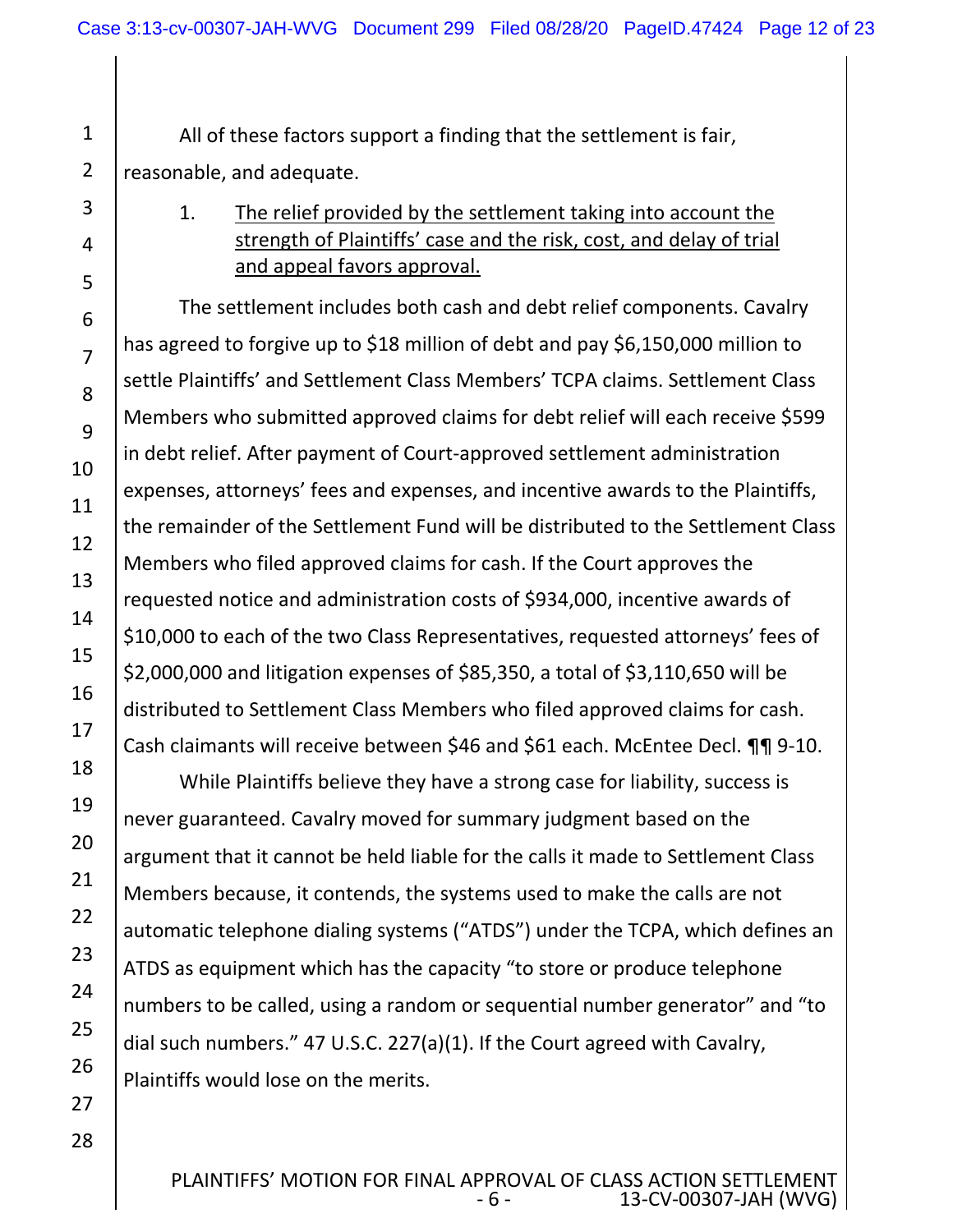1 2 3 4 5 6 7 8 9 10 11 12 At preliminary approval, Plaintiffs noted that the risk of losing on the merits based on Cavalry's argument was palpable due to a split among circuit courts regarding which equipment falls within, or outside of, the definition of ATDS. ECF No. 289 at 25. That risk is even greater now, as the Supreme Court recently granted certiorari in *Facebook Inc. v. Duguid*, No. 19‐511, 2020 WL 3865252, to address whether the definition "encompasses any device that can 'store' and 'automatically dial' telephone numbers, even if the device does not 'us[e] a random or sequential number generator.'" *Facebook Inc. v. Duguid*, Pet. for Writ of Cert., No. 19‐511, 2019 WL 5390116, at \*ii (U.S. filed Oct. 17, 2019) (Question 2). Moreover, had the parties not reached settlement, Cavalry would have moved to stay proceedings based on *Facebook*, which would have delayed any relief to Settlement Class Members.

13 14 15 16 17 18 19 20 21 22 23 Even if the Supreme Court ultimately rules in favor of Plaintiffs' interpretation of the statute, Plaintiffs must still prevail on class certification. Cavalry has argued that class members are not entitled to recover because they consented to be call on their cell phones by providing their numbers to Cavalry or to the original creditor. *See* ECF No. 101. Consent is an affirmative defense for which Cavalry bears the burden of proof. *Van Patten v. Vertical Fitness Grp., LLC*, 847 F.3d 1037, 1044 (9th Cir. 2017) ("We think it plain from the statutory language that prior express consent is an affirmative defense, not an element of a TCPA claim…."). Plaintiffs dispute that Cavalry could meet this burden. ECF No. 289 at 26. But Cavalry's argument created the risk that Plaintiffs' motion to certify under Rule 23(b)(3) would not succeed. *Id*.

PLAINTIFFS' MOTION FOR FINAL APPROVAL OF CLASS ACTION SETTLEMENT<br>13-CV-00307-JAH (WVG) ‐ 7 ‐ 13‐CV‐00307‐JAH (WVG) 24 25 26 27 28 Moreover, Plaintiffs would still need to convince a jury at trial. And if Plaintiffs prevailed at trial, they would need to maintain the judgment on appeal. Clearing these hurdles would be time consuming and expensive. And since the damages available under the TCPA in a class action with more than a million class members are so significant—in this case potentially totaling more than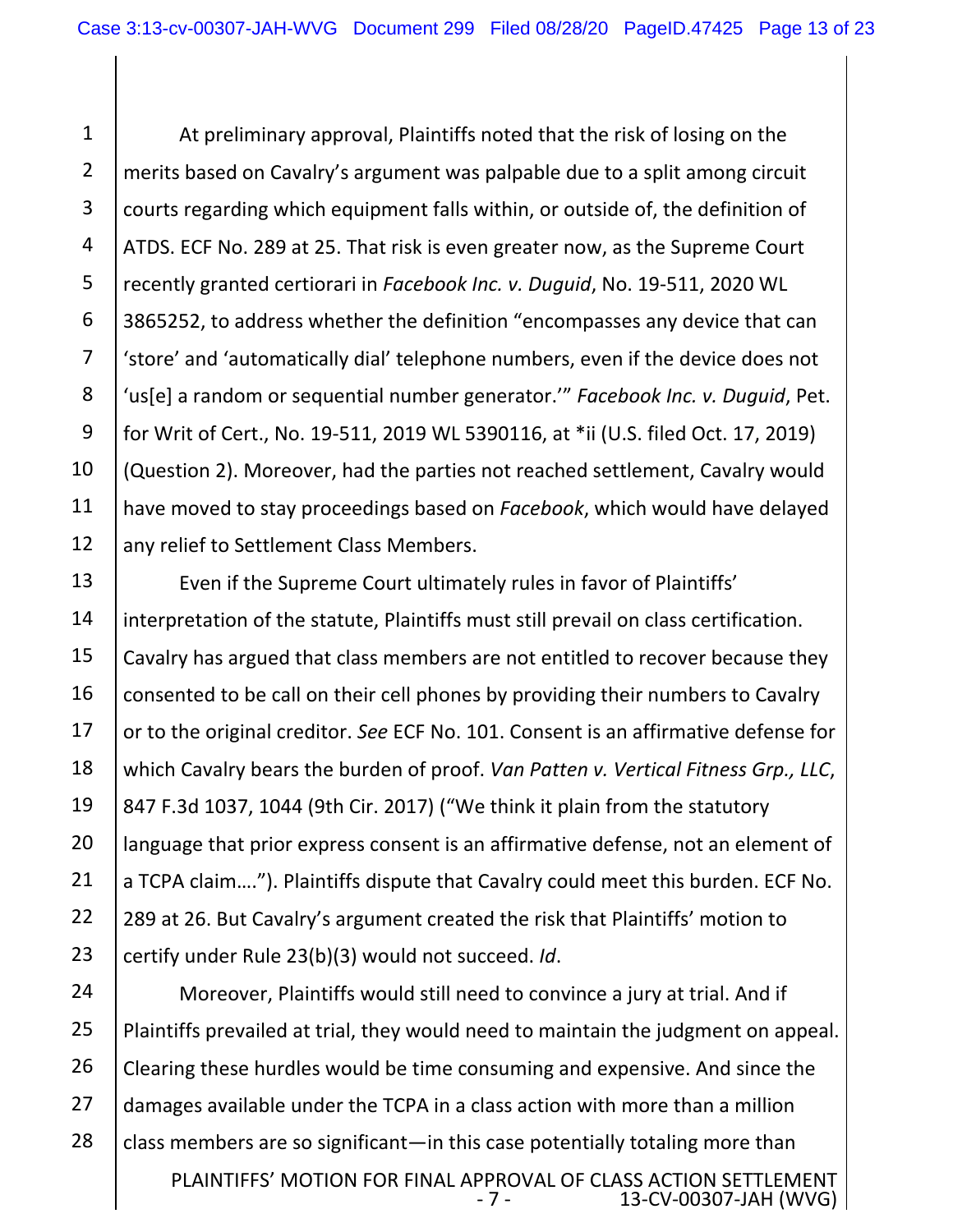1 2 3 4 5 6 7 8 9 10 11 12 13 14 15 \$517,000,000 with possible trebling up to \$1.5 billion—even success for Plaintiffs posed a substantial risk that the judgment would never be paid. *See*, *e.g.*, *Larson v. Harman‐Mgmt. Corp.*, 2020 WL 3402406, at \*5 (E.D. Cal. June 19, 2020) ("some courts have found TCPA recoveries in the billions of dollars to violate the Due Process Clause, *see, e.g., Golan v. FreeEats.com, Inc.*, 930 F.3d 950, 962–63 (8th Cir. 2019), and there is a potential that even if such a large recovery was found not to violate the Due Process Clause, that such an amount might not be recoverable as it would likely bankrupt [defendant]"). When combined with the usual risks and expense of litigation, and class litigation in particular, a settlement that ensures settlement relief to class members now is far preferable to the possibility of no recovery after the significant delay of proceeding to trial and appeal. *See, e.g., Hartless v. Clorox Co.,* 273 F.R.D. 630, 640 (S.D. Cal. 2011), *aff'd in part*, 473 F. App'x 716 (9th Cir. 2012) (approving settlement where "the risks, expenses, complexity and duration of further litigation are significant").

PLAINTIFFS' MOTION FOR FINAL APPROVAL OF CLASS ACTION SETTLEMENT<br>13-CV-00307-JAH (WVG) - 8 -‐ 8 ‐ 13‐CV‐00307‐JAH (WVG) 16 17 18 19 20 21 22 23 24 25 26 27 28 Settlement Class Members who opted for debt relief will each receive \$599 in debt relief. Settlement Class Members who chose cash will each receive between \$46 and \$61. In all, Settlement Class Members have claimed between \$9,670,323 and \$10,661,668 of the \$24 million in settlement relief Cavalry made available. The settlement therefore represents a significant cost to Cavalry in addition to substantial relief for the Settlement Class. Courts routinely approve settlements of TCPA claims when class members receive similar payments. *See In re Monitronics Int'l, Inc., Tel. Consumer Prot. Act Litig.,* No. 1:13‐md‐02493‐ JPB‐JES (N.D.W.V. June 12, 2018), ECF No. 1214 (approving settlement where class members received approximately \$38); *Lushe v. Verengo Inc*., No. CV 13‐ 07632 ABR (C.D. Cal. May 2, 2016), ECF Nos. 135‐1, 137 (approving settlement where claimants received \$52); *In re Capital One TCPA Litig*., 80 F. Supp. 3d 781, 789 (N.D. Ill. 2015) (granting final approval where class members were awarded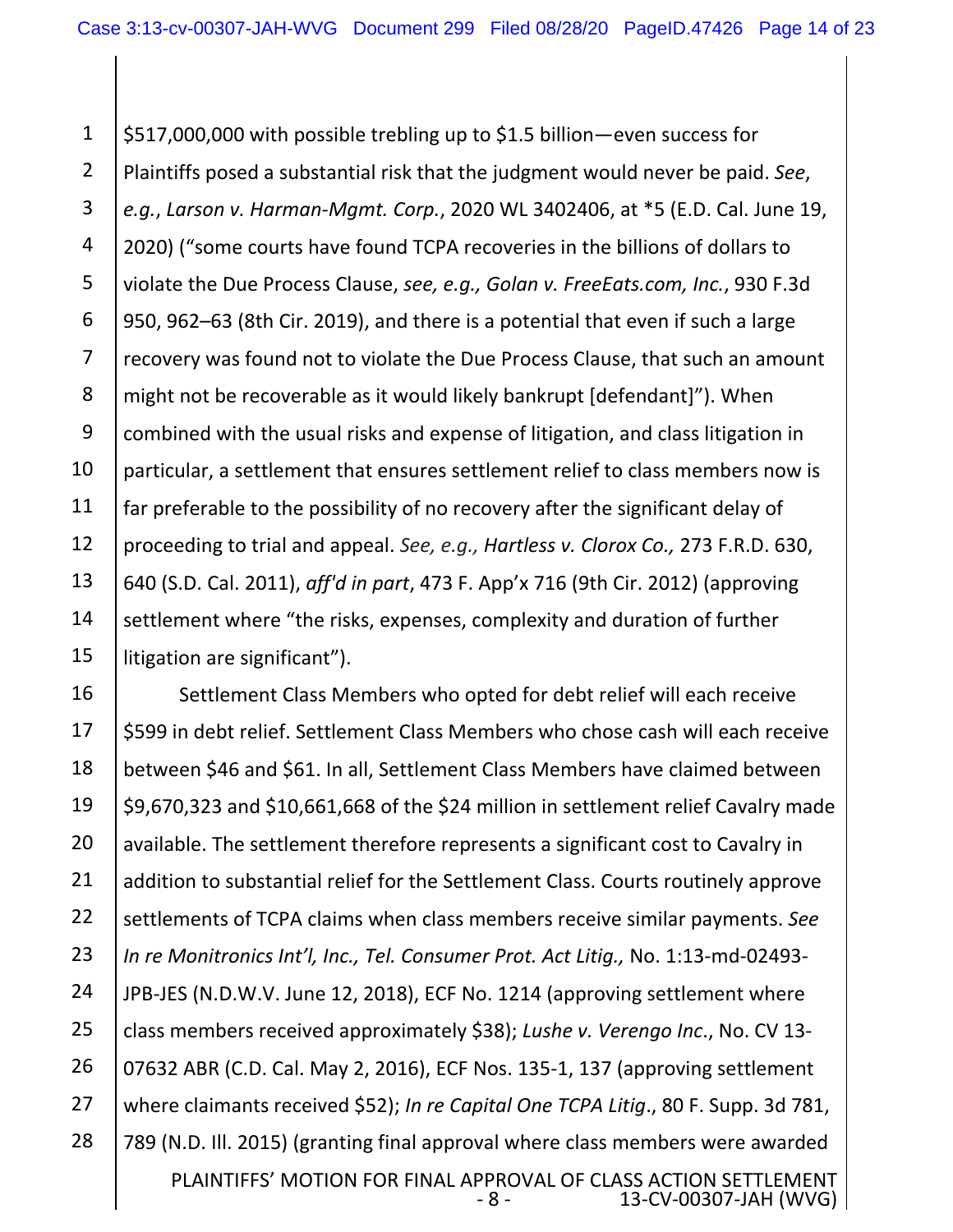1 2 3 4 5 6 7 8 9 10 \$39.66); *Rose v. Bank of Am. Corp.*, No. 11 Civ. 02390, 12 Civ. 04009, 2014 WL 4273358, at \*10 (N.D. Cal. Aug. 29, 2014) (discussing range of acceptable TCPA settlements and approving settlement that paid \$20 to \$40 per claimant); *Kolinek v. Walgreen Co*., 311 F.R.D. 483, 493–94 (N.D. Ill. 2015) (approving settlement where class members received payments of \$30); *Steinfeld v. Discover Fin. Servs*., No. C 12‐01118, 2014 WL 1309352, at \*6 (N.D. Cal. Mar. 10, 2014) (approving settlement with payments estimated to be between \$20 and \$40); *Markos v. Wells Fargo Bank, N.A*., No. 1:15‐cv‐01156‐LMM, 2017 WL 416425, at \*4 (N.D. Ga. Jan. 30, 2017) (approving settlement with payments of approximately \$24 per class member as an "excellent result").

11

12

2. The extent of discovery, stage of proceedings, and recommendation of experienced counsel favor approval.

13 14 15 16 17 18 19 20 21 22 23 24 25 26 Because the settlement was negotiated years into the litigation, well after discovery had closed, the parties were armed with a thorough understanding of the strengths and weaknesses of their evidence, witnesses, and legal positions. Discovery was comprehensive and complete, and the Court was poised to rule on the parties' cross‐motions for summary judgment. The parties therefore had sufficient information to make an informed decision about the merits of the settlement. *See Selk v. Pioneers Mem'l Healthcare Dist*., 159 F. Supp. 3d 1164, 1177 (S.D. Cal. 2016) ("So long as the parties have 'sufficient information to make an informed decision about settlement,' this factor will weigh in favor of approval.") (quoting *Linney v. Cellular Alaska P'ship*, 151 F.3d 1234, 1239 (9th Cir.1998)); *see also In re Mego Fin. Corp. Sec. Litig*., 213 F.3d 454, 459 (9th Cir.2000) (explaining that a combination of investigation, discovery, and research conducted prior to settlement can provide sufficient information for class counsel to make an informed decision about settlement).

27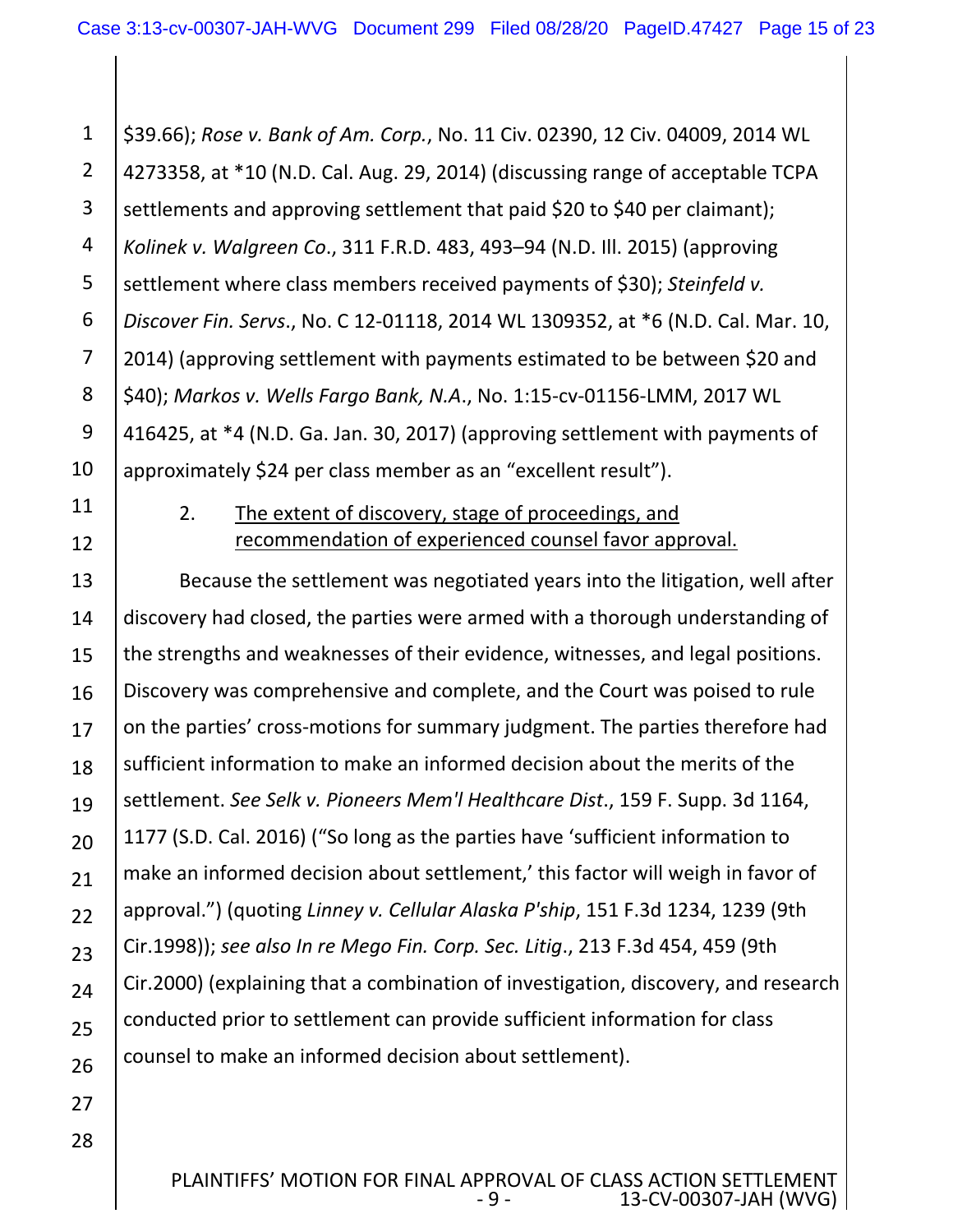1

2

3

4

5

6

### 3. The Settlement Class's response favors approval.

7 8 9 There are no objections to this settlement. Notice of the settlement was distributed by mail and email to 1,034,078 potential Settlement Class Members and not one objected. ECF No. 298 ¶ 9. A court may appropriately infer that a class settlement is fair, reasonable, and adequate when few (or no) class members object to it. *See Hartless,* 273 F.R.D. at 641 ("The absence of a large number of objections to a proposed class action settlement raises a strong presumption that the terms of the settlement are favorable to the class members.") (citation omitted).

10 11 12 13 14 15 16 17 18 19 20 Settlement Class Members instead chose to participate in the settlement, filing 73,271 unique claims. Supp. Keough Decl. ¶ 6. By contrast, only 9, or less than .001% of identifiable Settlement Class Members, chose to opt out. ECF No. 298 ¶ 28. That 7% of Settlement Class Members chose to participate, a response that exceeds typical claim rates in consumer class actions, supports approval. *See, e.g., In re Online DVD Rental Antitrust Litig.*, 779 F.3d 934, 944‐45 (9th Cir. 2015) (affirming approval of settlement where 1,183,444 of 35 million class members—less than 3.4%—filed claims); *Couser v. Comenity Bank*, 125 F. Supp. 3d 1034, 1044 (S.D. Cal. 2015) (noting that 7.7% is a "higher than average claims rate" in TCPA class actions); *see also In re Anthem, Inc. Data Breach Litig.*, 327 F.R.D. 299, 320‐21 (N.D. Cal. 2018) (finding that low rates of objections and opt‐ outs are 'indicia of the approval of the class'" (citation omitted)).

21 22 23

## 4. The Rule 23(e)(2) considerations favor approval.

PLAINTIFFS' MOTION FOR FINAL APPROVAL OF CLASS ACTION SETTLEMENT<br>13-CV-00307-JAH (WVG) - 10 -‐ 10 ‐ 13‐CV‐00307‐JAH (WVG) 24 25 26 27 28 The considerations outlined in Rule 23(e)(2) also support final approval of the settlement. The first consideration is the adequacy of Plaintiffs' and their counsel's representation of the Settlement Class. In granting preliminary approval of the settlement, the Court found that "Plaintiffs are capable of fairly and adequately protecting the interests of the members of the Settlement Class…." ECF No. 292 ¶ 7.d. Plaintiffs committed significant time to this case and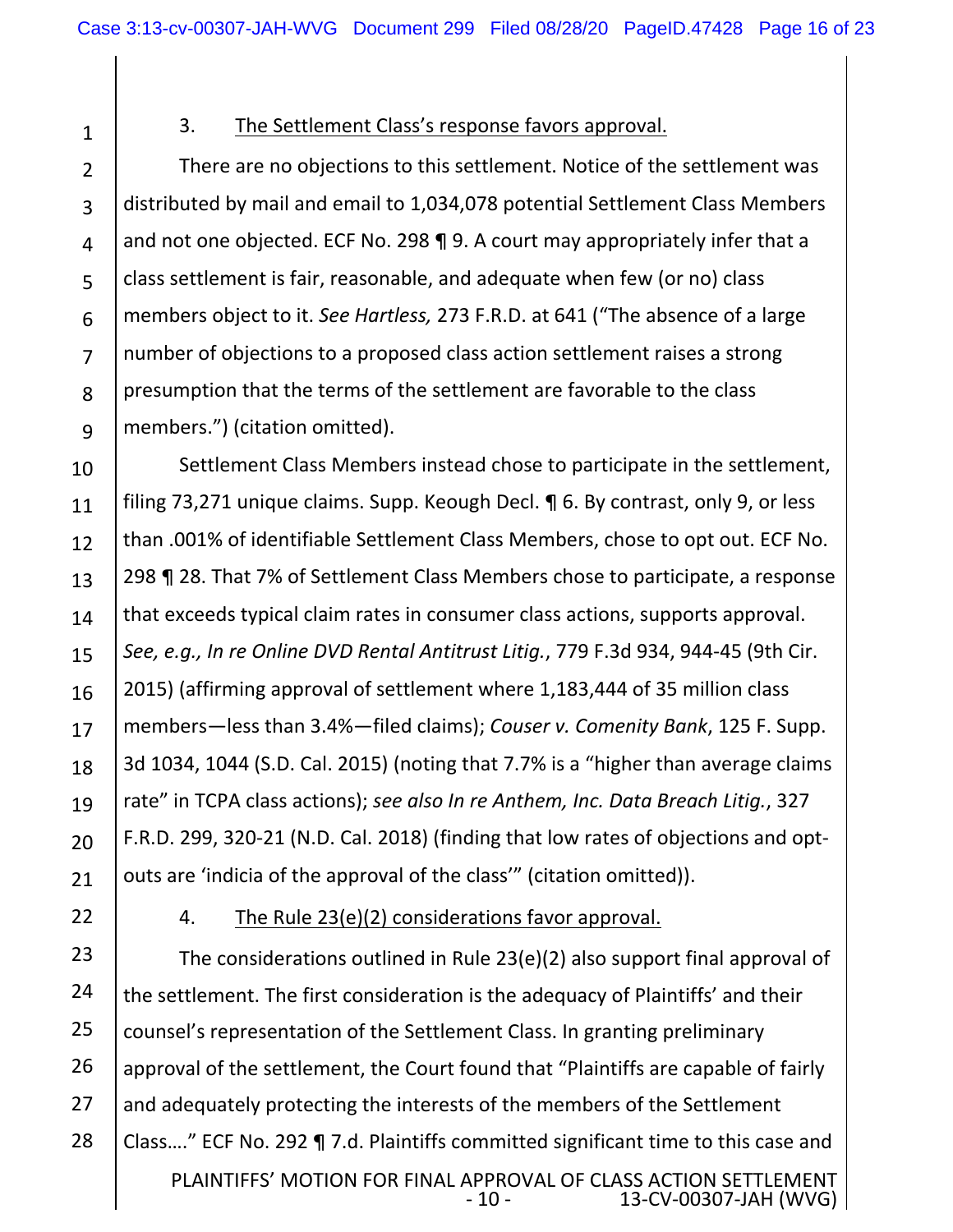1 2 3 support the settlement. ECF Nos. 297‐3, 297‐2 ¶ 27 & 297‐1 ¶ 20. Class Counsel, who have a great deal of experience litigating and settling TCPA class action cases, also wholeheartedly support the settlement. ECF Nos. 289‐1 ¶ 16 & 289‐3 ¶ 18. This consideration therefore supports approval.

The second consideration also supports approval because the settlement was negotiated at arms' length. The Court is well aware of the hard‐fought nature of this litigation, which involved multiple disputed motions, and the parties approached settlement discussions in the same way. None of the "red flags" of potential collusion the Ninth Circuit has identified exist in this case. *See In re Bluetooth Headset Products Liab. Litig.*, 654 F.3d 935, 947 (9th Cir. 2011) (noting that plaintiffs' counsel may have allowed pursuit of their own self‐ interest to infect settlement negotiations when they receive a disproportionate portion of the settlement, the parties agree to a "clear sailing" arrangement providing for the payment of attorneys' fees separate and apart from class funds, or the parties agree that any fees not awarded will revert to defendants rather than be added to the class fund).

The third consideration also supports settlement. As discussed above, the \$24 million in settlement relief Cavalry made available is more than adequate to warrant approval, particularly in light of the costs, risks and delay of trial and appeal. The distribution plan ensures that Settlement Class Members will be treated equitably relative to each other. Settlement Class Members were able to submit one claim form each. Of the claims submitted, JND and Plaintiffs recommend, following the proposed deficiency process, that the Court approve up to 7,532 claims submitted for debt relief, and up to 65,723 claims for cash.

Plaintiffs addressed the reasonableness of the requested attorneys' fees in the motion filed on June 29, 2020, which was 30 days before the deadline for Settlement Class Members to opt out or object in compliance with *In re Mercury Interactive Corp.*, 618 F.3d 988, 994 (9th Cir. 2010). ECF No. 297. The fee request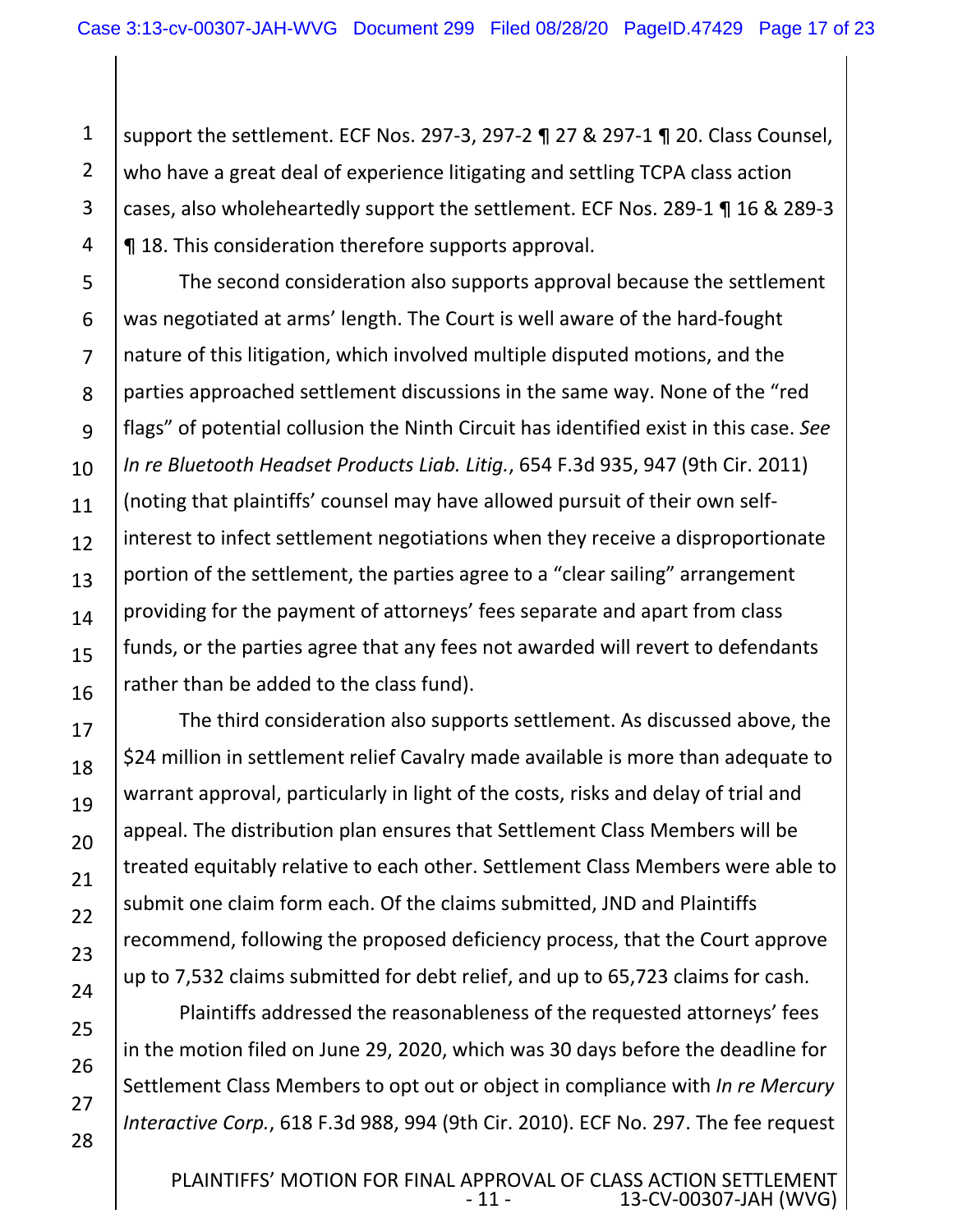1 2 3 4 5 6 7 8 9 of \$2,000,000 is just 8% of the total value of the settlement (\$24,150,000), and therefore substantially lower than the 25% benchmark for common fund cases in the Ninth Circuit. *Patel v. Trans Union, LLC*, 2018 WL 1258194, at \*6 (N.D. Cal. Mar. 11, 2018) ("Ninth Circuit precedent requires courts to award class counsel fees based on the total benefits being made available to class members rather than the actual amount that is ultimately claimed") (referencing *Williams v. MGM‐Pathe Commc'ns Co.*, 129 F.3d 1026 (9th Cir. 1997) ("district court abused its discretion in basing attorney fee award on actual distribution to class" instead of amount being made available)). However, even if the rule were different, and the fee was measured against benefits claimed rather than benefits made available, Class Counsel's fee request is still below the benchmark of 25%,<sup>1</sup> further demonstrating the reasonableness of the requested fees.

Finally, the fourth consideration—whether the proposed settlement treats class members equitably relative to each other—also supports approval. The method for distributing the Settlement Fund to Settlement Class Members is simple, straightforward, and equitable. All Settlement Class Members had the option to submit a claim for cash. After Court‐approved deductions for administrative costs, attorneys' fees and costs, and incentive awards, the net settlement fund will be divided equally among the approved claims for cash. Those eligible Settlement Class Members with Open Accounts who opted for debt relief in lieu of cash, or who failed to elect one over the other, will receive debt relief. All recoveries for debt relief or for cash will be the same, \$599 in debt relief, or between \$46 and \$61 in cash. This is a fair and equitable distribution of the settlement proceeds.

<sup>1</sup> The value of the settlement if *only* accounting for claimed benefits is \$9,670,323 to \$10,661,668 (\$6,150,000 in cash plus \$3,520,323 to \$4,511,668 in debt relief). Attorney's fees of \$2 million is 19‐21% of the claimed benefits to the class.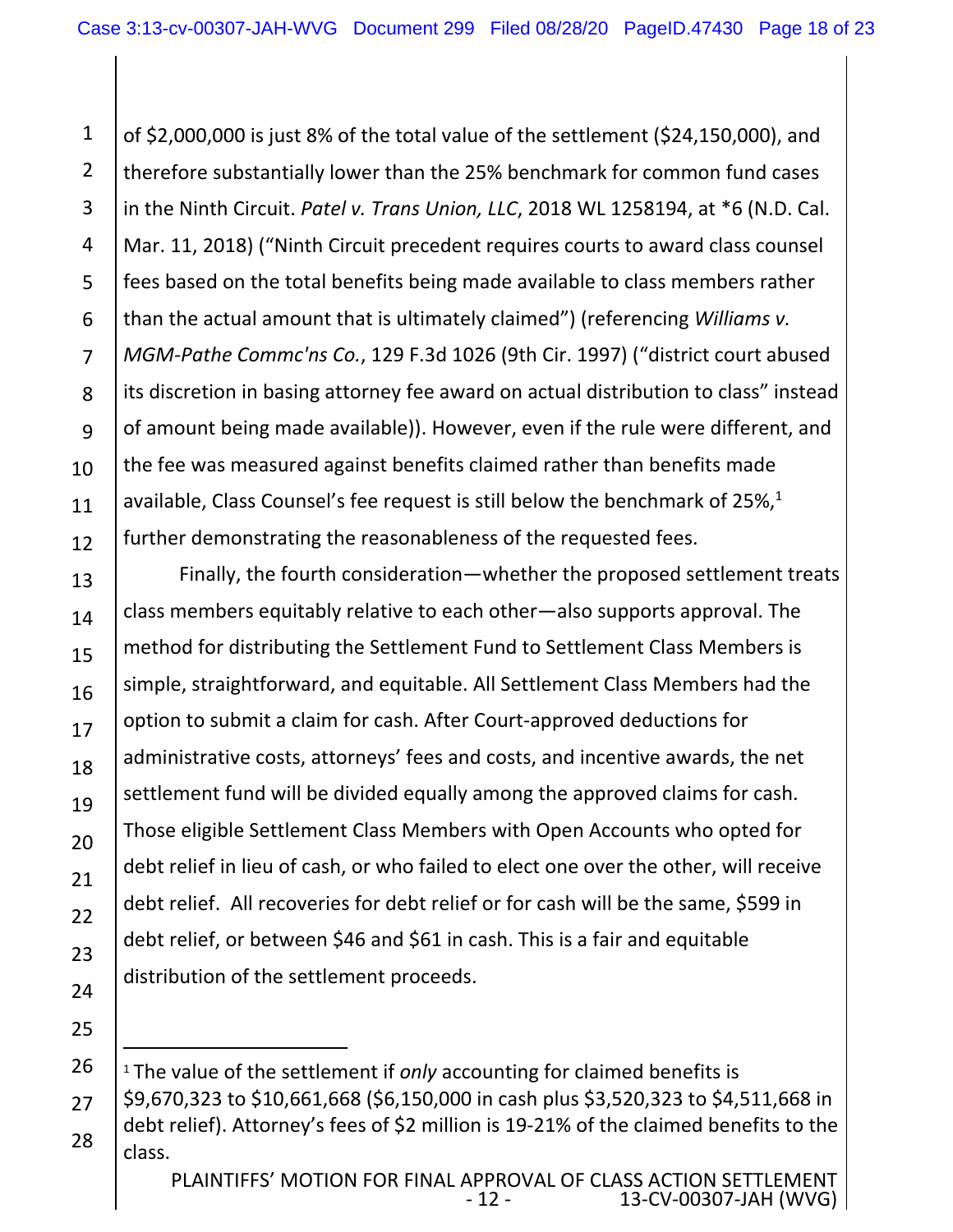1 2 3 4 5 **B. The Settlement Class should be finally certified for settlement purposes.**  The Court conditionally certified the Settlement Class for settlement purposes when it granted preliminary approval of the settlement. The Court concluded that the Settlement Class, comprised of persons associated with 1,035,232 accounts satisfies numerosity. ECF No. 292 ¶¶ 6, 7.a. Plaintiffs identified questions such as whether Cavalry called cellular telephone numbers while attempting to collect debts, and whether Cavalry used an ATDS, as those which turn on common evidence, which satisfy the commonality requirement. ECF Nos. 289 at 19 & 292 ¶ 7.b. The Court also concluded that Plaintiffs have satisfied typicality; Plaintiffs' and Class Members' claims arise from the same course of alleged conduct. ECF Nos. 289 at 19‐20 & 292 ¶ 7.c. And the adequacy requirement is satisfied because Plaintiffs have no conflicts with Settlement Class Members, have demonstrated their commitment to the Settlement Class, and have retained qualified counsel. ECF No. 289 ¶ 7.d. In addition, the Court found that predominance was satisfied. *Id*. ¶ 7.e. The overarching question whether Cavalry used an ATDS to place collection calls to the cell phones of Settlement Class Members—predominates over individualized issues, and classwide resolution is the only practice method of addressing the alleged telemarketing violations at issue. ECF No. 289 at 21. Thus, for the same reasons, the Court should finally certify the Settlement Class for settlement purposes. **C. The notice program complied with Rule 23 and due process.** 

The settlement notice program approved by the Court and implemented by JND satisfied the requirements of Rule 23 and due process. Rule 23 provides that "[t]he court must direct notice in a reasonable manner to all class members who would be bound by the proposal." Fed. R. Civ. P. 23(e)(1). When the class is certified under Rule 23(b)(3), the notice must also be the "best notice practicable under the circumstances, including individual notice to all members who can be identified through reasonable effort." Fed. R. Civ. P. 23(c)(2)(B). To

PLAINTIFFS' MOTION FOR FINAL APPROVAL OF CLASS ACTION SETTLEMENT<br>13-CV-00307-JAH (WVG) - 13 -‐ 13 ‐ 13‐CV‐00307‐JAH (WVG)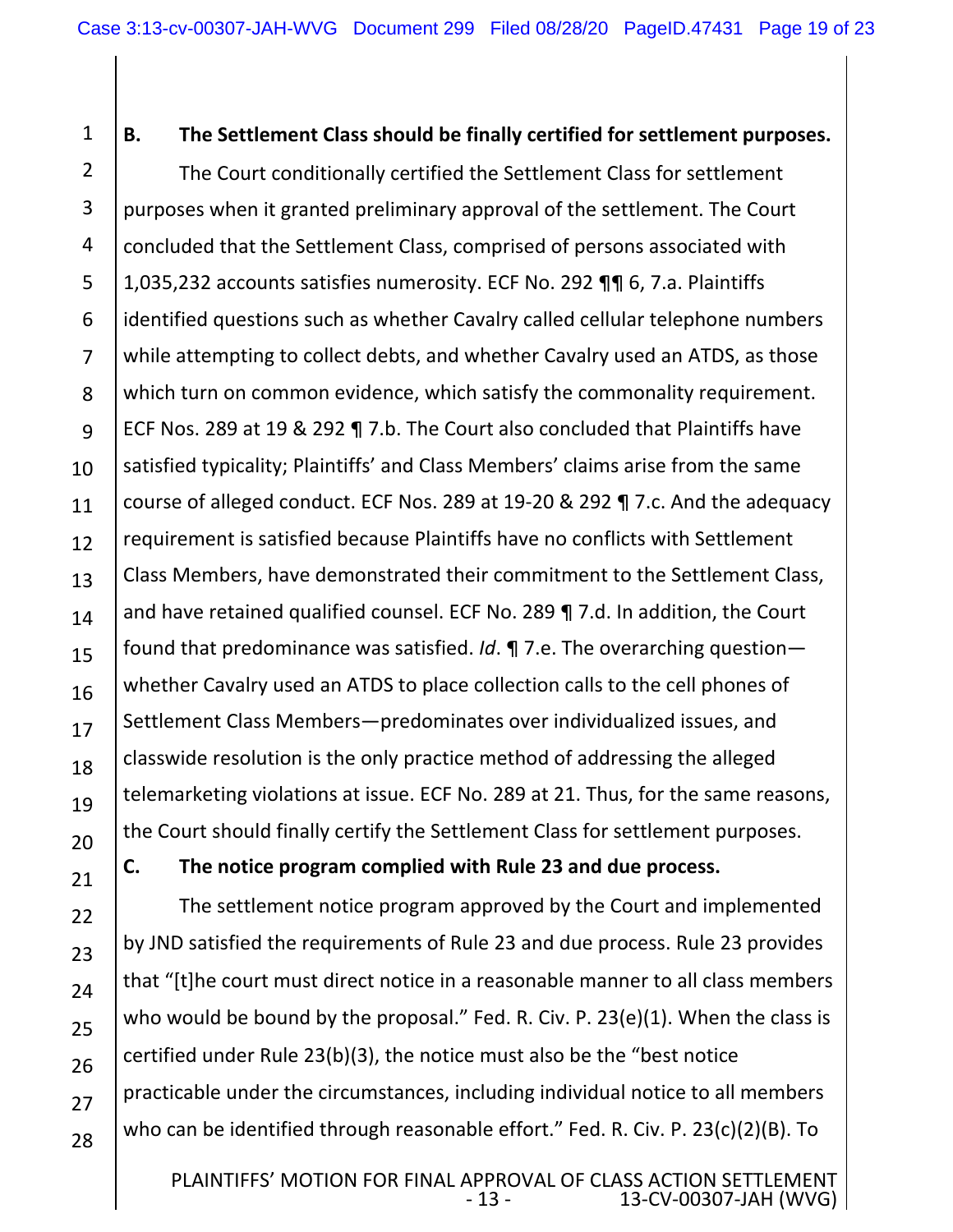1 2 3 4 5 comply with constitutional due process standards, the notice must be "reasonably calculated, under all the circumstances, to apprise interested parties of the pendency of the action and afford them an opportunity to present their objections." *Mullane v. Central Hanover Bank & Trust Co.*, 339 U.S. 306, 314 (1950).

6 7 8 9 10 11 12 The Court approved the postcard and email notice in granting preliminary approval of the settlement. ECF No. 292 ¶ 12. The notice was "reasonably calculated, under all the circumstances, to apprise the Settlement Class Members of the pendency of this Action, the terms of the Settlement Agreement, and their right to object to the Settlement Agreement or exclude themselves from the Settlement Class." *Id*. The Court further found that the notice met the requirements of due process. *Id*.

13 14 15 16 17 18 19 20 On May 28, 2020, JND sent the Court‐approved postcard notice by U.S. mail to 1,034,078 potential Settlement Class Members and mailed the Court‐ approved email Notice to 744,614 verified email addresses associated with Settlement Class Members and. ECF No. 298 ¶¶ 9, 15. JND also sent a reminder email notice to 627,267 potential Settlement Class Members who had not yet filed a claim and did not unsubscribe to the initial email notice. *Id*. ¶ 17. In total, 1,574,997 postcard and email notices were successfully delivered, representing over 93% of the Settlement Class Members. Supp. Keough Decl. ¶ 13.

21 22 23 24 25 26 27 28 JND established a settlement website with detailed information about the settlement. ECF No. 298 ¶ 21. The website address was printed on all notices. *Id.* Exs. B‐D. Located at CPSTCPASettlement.com, the website had 449,435 hits as of August 10, 2020. *Id.* ¶¶ 21‐23. The website lists important dates and class members' rights and options, includes frequently asked questions and key documents from the case like the settlement agreement and motion for attorneys' fees, and allowed class members to submit an online claim. *Id.* The website (and notices) also provided a toll‐free number that class members could

> PLAINTIFFS' MOTION FOR FINAL APPROVAL OF CLASS ACTION SETTLEMENT<br>13-CV-00307-JAH (WVG) - 14 -‐ 14 ‐ 13‐CV‐00307‐JAH (WVG)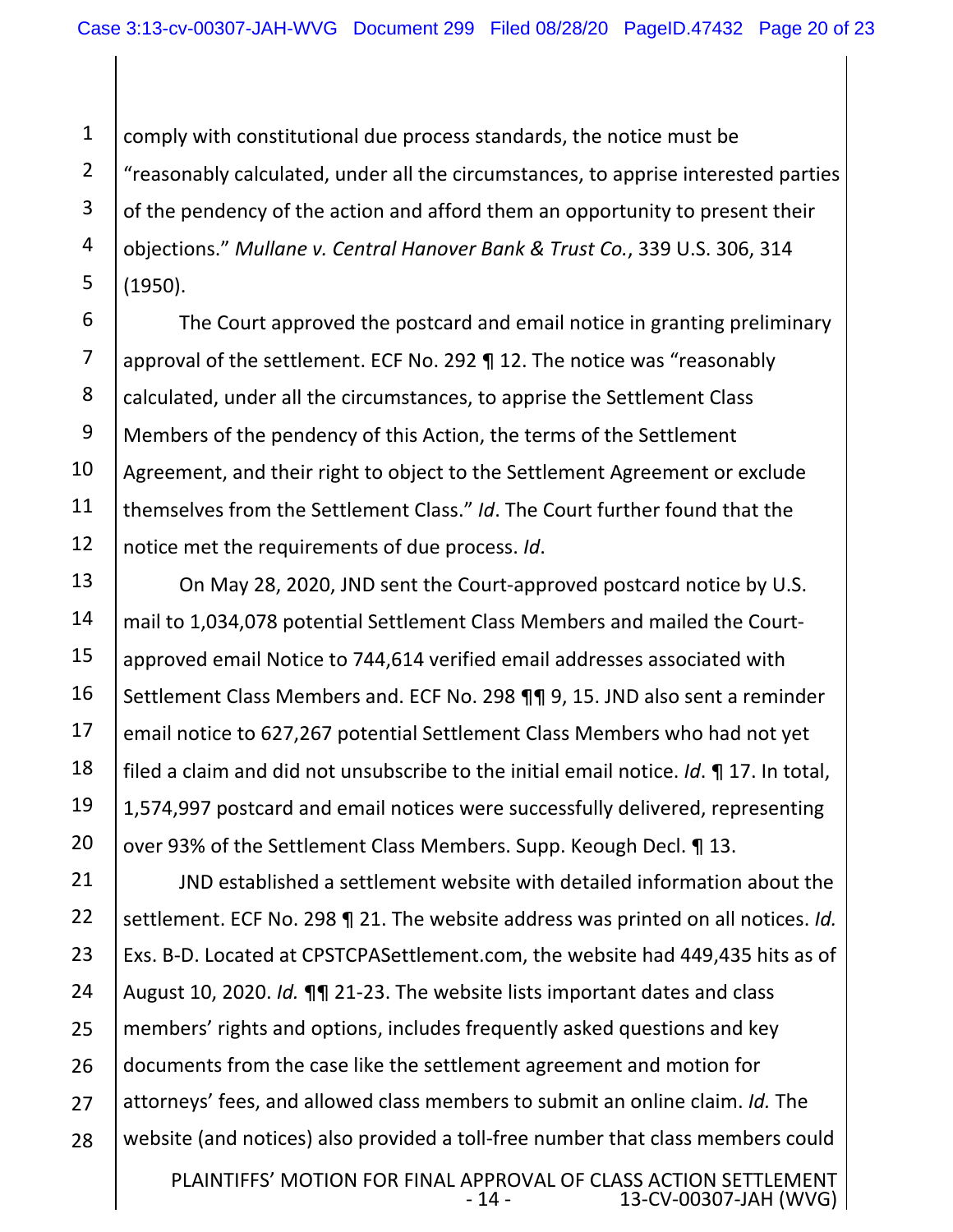| $\mathbf{1}$   | call to reach a 24-hour automated phone system with recorded answers to                             |
|----------------|-----------------------------------------------------------------------------------------------------|
| $\overline{2}$ | frequently asked questions. Id. 1 25. The toll-free number had received more                        |
| 3              | than 9,000 calls as of August 10, 2020. Id. ¶ 26. Finally, JND maintained a                         |
| 4              | dedicated email address to receive and respond to Settlement Class Member                           |
| 5              | inquires, and as of August 10, 2020 had received 580 emails. Id. 1 24.                              |
| 6              | <b>V. CONCLUSION</b>                                                                                |
| $\overline{7}$ | Plaintiffs respectfully request that the Court finally certify the Settlement                       |
| 8              | Class and approve the settlement as fair, reasonable and adequate.                                  |
|                | RESPECTFULLY SUBMITTED AND DATED this 28th day of August, 2020.                                     |
| 9              |                                                                                                     |
| 10             | <b>TERRELL MARSHALL LAW GROUP PLLC</b>                                                              |
| 11             |                                                                                                     |
| 12             | By: /s/ Adrienne D. McEntee, Pro Hac Vice<br>Beth E. Terrell, CSB #178181                           |
| 13             | Email: bterrell@terrellmarshall.com                                                                 |
| 14             | Adrienne D. McEntee, Admitted Pro Hac Vice                                                          |
|                | Email: amcentee@terrellmarshall.com                                                                 |
| 15             | 936 North 34th Street, Suite 300                                                                    |
| 16             | Seattle, Washington 98103-8869                                                                      |
| 17             | Telephone: (206) 816-6603                                                                           |
| 18             |                                                                                                     |
|                | James C. Shah                                                                                       |
| 19             | Email: jshah@sfmslaw.com                                                                            |
| 20             | SHEPHERD, FINKELMAN, MILLER<br>& SHAH, LLP                                                          |
| 21             | 1845 Walnut Street, Suite 806                                                                       |
| 22             | Philadelphia, Pennsylvania 19103                                                                    |
| 23             | Telephone: (610) 891-9880<br>Facsimile: (866) 300-7367                                              |
| 24             |                                                                                                     |
| 25             |                                                                                                     |
| 26             |                                                                                                     |
| 27             |                                                                                                     |
| 28             |                                                                                                     |
|                |                                                                                                     |
|                | PLAINTIFFS' MOTION FOR FINAL APPROVAL OF CLASS ACTION SETTLEMENT<br>13-CV-00307-JAH (WVG)<br>$-15-$ |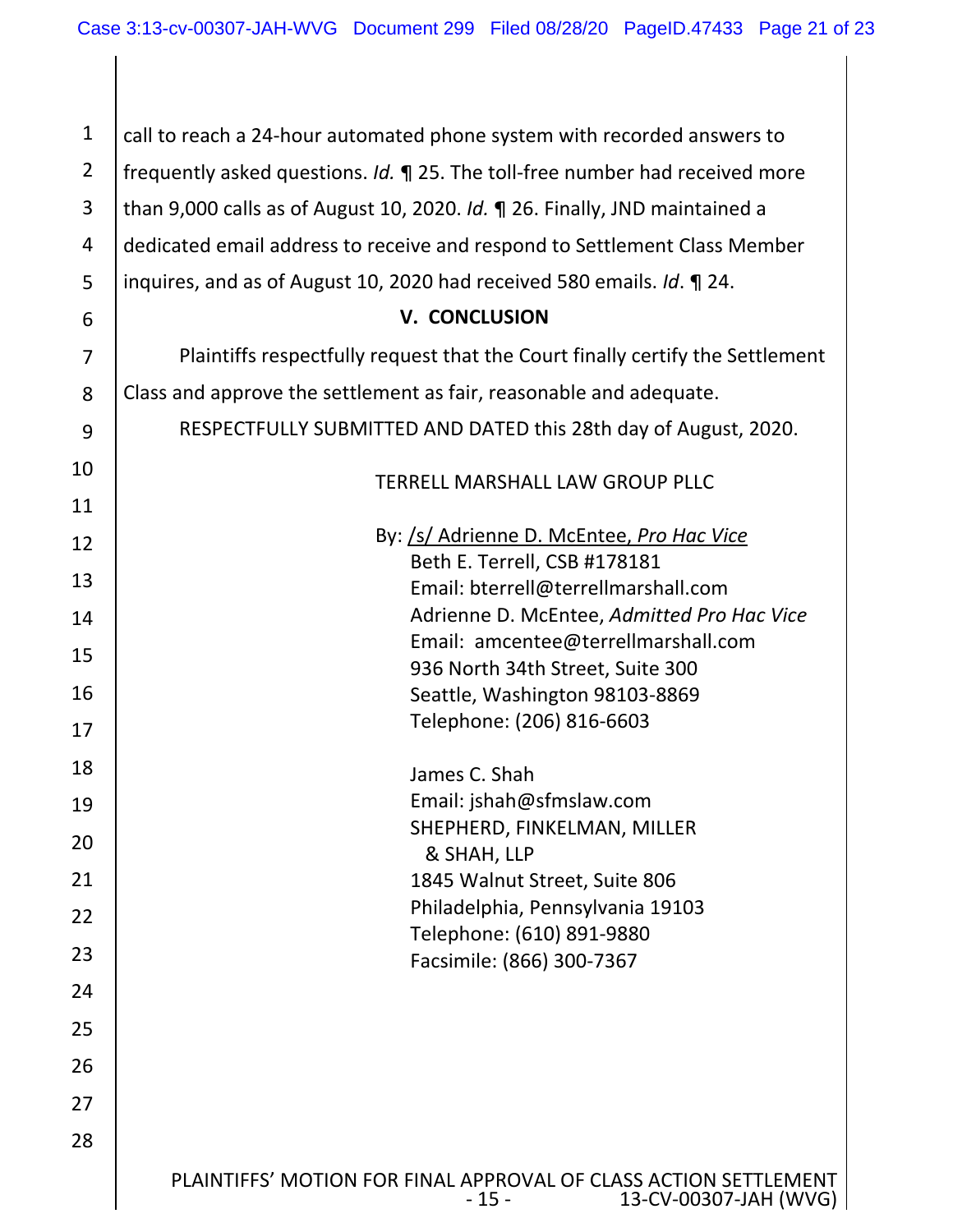| $\mathbf{1}$   | Chiharu Sekino, SBN #306589<br>Email: csekino@sfmslaw.com                                           |
|----------------|-----------------------------------------------------------------------------------------------------|
| $\overline{2}$ | SHEPHERD, FINKELMAN, MILLER                                                                         |
| 3              | & SHAH, LLP                                                                                         |
| 4              | 1230 Columbia Street, Suite 1140                                                                    |
| 5              | San Diego, California 92101<br>Telephone: (619) 235-2416                                            |
| 6              | Facsimile: (866) 300-7367                                                                           |
|                |                                                                                                     |
| 7              | <b>Attorneys for Plaintiff Cory Horton</b>                                                          |
| 8              | LEMBERG LAW, LLC                                                                                    |
| 9              |                                                                                                     |
| 10             |                                                                                                     |
| 11             | By: /s/ Sergei Lemberg, Pro Hac Vice<br>Sergei Lemberg, Admitted Pro Hac Vice                       |
| 12             | E-mail: slemberg@lemberglaw.com                                                                     |
| 13             | 43 Danbury Road                                                                                     |
| 14             | Wilton, Connecticut 06897                                                                           |
| 15             | Telephone: (480) 247-9644<br>Facsimile: (203) 653-3424                                              |
| 16             |                                                                                                     |
| 17             | Trinette G. Kent, SBN #222020                                                                       |
|                | E-mail: tkent@lemberglaw.com<br>3219 East Camelback Road, Suite 588                                 |
| 18             | Phoenix, Arizona 85018                                                                              |
| 19             | Telephone: (480) 247-9644                                                                           |
| 20             | Facsimile: (480) 717-4781                                                                           |
| 21             | E-mail: tkent@lemberglaw.com                                                                        |
| 22             | Attorneys for Kevin Krejci                                                                          |
| 23             |                                                                                                     |
| 24             |                                                                                                     |
| 25             |                                                                                                     |
| 26             |                                                                                                     |
| 27             |                                                                                                     |
| 28             |                                                                                                     |
|                |                                                                                                     |
|                | PLAINTIFFS' MOTION FOR FINAL APPROVAL OF CLASS ACTION SETTLEMENT<br>$-16-$<br>13-CV-00307-JAH (WVG) |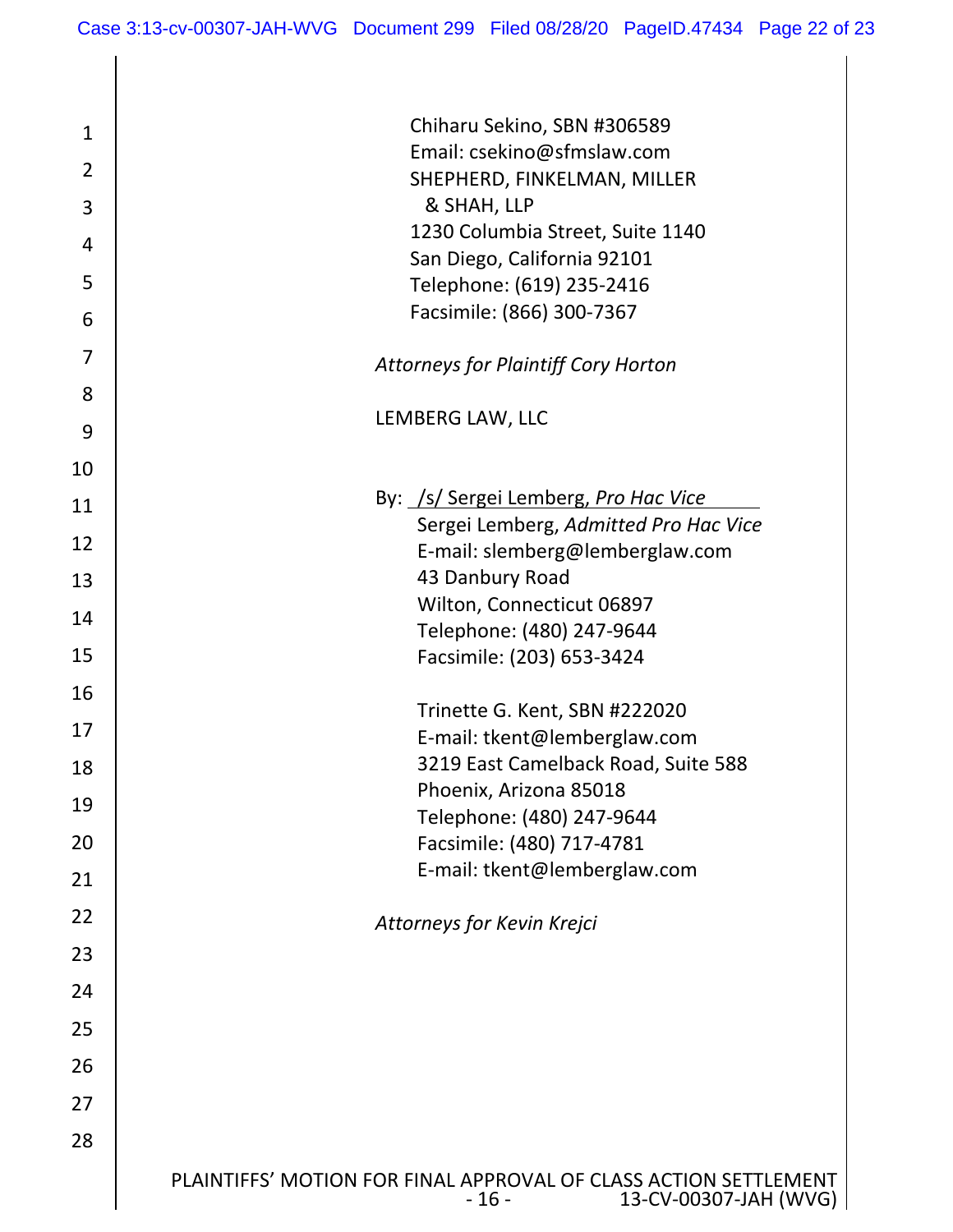$\mathbf{I}$ 

| $\mathbf{1}$   | <b>CERTIFICATE OF SERVICE</b>                                                                       |
|----------------|-----------------------------------------------------------------------------------------------------|
| $\overline{2}$ | I, Adrienne D. McEntee, hereby certify that on August 28, 2020, I                                   |
| 3              | electronically filed the foregoing with the Clerk of the Court using the CM/ECF                     |
| 4              | system which will send notification of such filing to the following:                                |
| 5              |                                                                                                     |
| 6              | Tomio B. Narita, CSB #156576<br>Email: tnarita@snllp.com                                            |
| 7              | Jeffrey A. Topor, CSB #195545                                                                       |
| 8              | Email: jtopor@snllp.com                                                                             |
| 9              | <b>SIMMONDS &amp; NARITA LLP</b><br>44 Montgomery Street, Suite 3010                                |
| 10             | San Francisco, California 94104-4816                                                                |
|                | Telephone: (415) 283-1000                                                                           |
| 11             | Facsimile: (415) 352-2625                                                                           |
| 12             | <b>Attorneys for Defendant</b>                                                                      |
| 13             | DATED this 28th day of August, 2020.                                                                |
| 14             |                                                                                                     |
| 15             | TERRELL MARSHALL LAW GROUP PLLC                                                                     |
| 16             |                                                                                                     |
| 17             | By: /s/ Adrienne D. McEntee, Pro Hac Vice                                                           |
| 18             | Adrienne D. McEntee, Admitted Pro Hac Vice<br>Email: amcentee@terrellmarshall.com                   |
| 19             | 936 North 34th Street, Suite 300                                                                    |
| 20             | Seattle, Washington 98103-8869                                                                      |
| 21             | Telephone: (206) 816-6603<br>Facsimile: (206) 319-5450                                              |
| 22             |                                                                                                     |
| 23             | <b>Attorneys for Plaintiff Cory Horton</b>                                                          |
| 24             |                                                                                                     |
| 25             |                                                                                                     |
| 26             |                                                                                                     |
| 27             |                                                                                                     |
| 28             |                                                                                                     |
|                | PLAINTIFFS' MOTION FOR FINAL APPROVAL OF CLASS ACTION SETTLEMENT<br>13-CV-00307-JAH (WVG)<br>$-17-$ |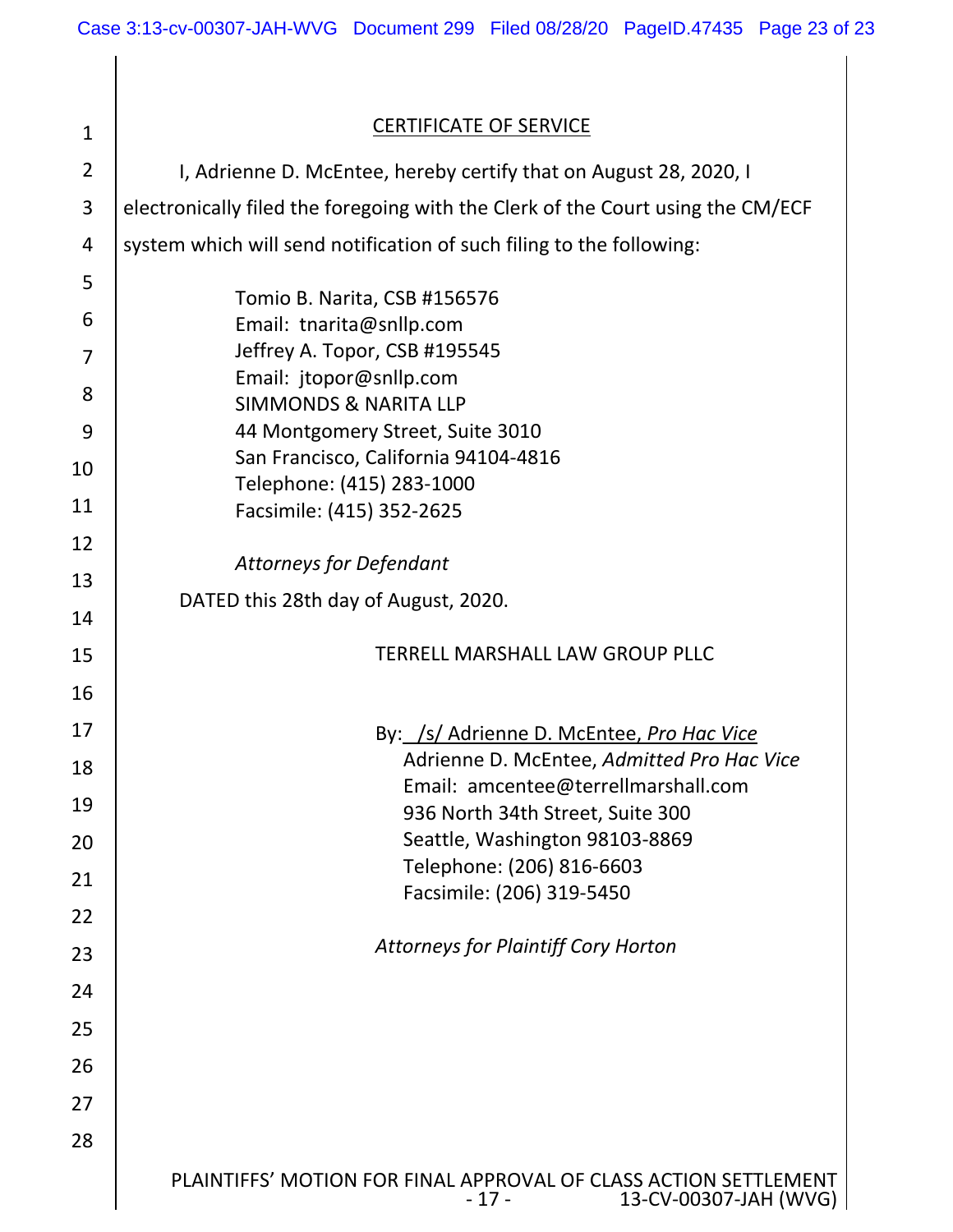H

| $\mathbf{1}$<br>$\overline{2}$<br>3<br>$\overline{4}$<br>5<br>6<br>7<br>8<br>9<br>10<br>11 | Beth E. Terrell, CSB #178181<br>Email: bterrell@terrellmarshall.com<br>Adrienne D. McEntee, Admitted Pro Hac Vice<br>Email: amcentee@terrellmarshall.com<br><b>TERRELL MARSHALL LAW GROUP PLLC</b><br>936 North 34th Street, Suite 300<br>Seattle, Washington 98103-8869<br>Telephone: (206) 816-6603<br>[Additional Counsel Appear on Signature Page]<br><b>Attorneys for Plaintiff Cory Horton</b><br>UNITED STATES DISTRICT COURT<br>FOR THE SOUTHERN DISTRICT OF CALIFORNIA |                                                                                                    |
|--------------------------------------------------------------------------------------------|---------------------------------------------------------------------------------------------------------------------------------------------------------------------------------------------------------------------------------------------------------------------------------------------------------------------------------------------------------------------------------------------------------------------------------------------------------------------------------|----------------------------------------------------------------------------------------------------|
| 12<br>13                                                                                   | CORY HORTON, on behalf of himself<br>and all others similarly situated,                                                                                                                                                                                                                                                                                                                                                                                                         |                                                                                                    |
| 14                                                                                         | Plaintiff,                                                                                                                                                                                                                                                                                                                                                                                                                                                                      | NO. 13-CV-00307-JAH (WVG)                                                                          |
| 15                                                                                         | v.                                                                                                                                                                                                                                                                                                                                                                                                                                                                              | <b>DECLARATION OF ADRIENNE D.</b>                                                                  |
| 16                                                                                         | CAVALRY PORTFOLIO SERVICES, LLC,                                                                                                                                                                                                                                                                                                                                                                                                                                                | <b>MCENTEE IN SUPPORT OF</b><br><b>PLAINTIFFS' MOTION FOR FINAL</b>                                |
| 17                                                                                         |                                                                                                                                                                                                                                                                                                                                                                                                                                                                                 | <b>APPROVAL OF CLASS ACTION</b>                                                                    |
| 18                                                                                         | Defendant.                                                                                                                                                                                                                                                                                                                                                                                                                                                                      | <b>SETTLEMENT</b>                                                                                  |
| 19                                                                                         |                                                                                                                                                                                                                                                                                                                                                                                                                                                                                 | Complaint Filed: February 7, 2013                                                                  |
| 20                                                                                         |                                                                                                                                                                                                                                                                                                                                                                                                                                                                                 |                                                                                                    |
| 21                                                                                         |                                                                                                                                                                                                                                                                                                                                                                                                                                                                                 | <b>DEMAND FOR JURY TRIAL</b>                                                                       |
| 22                                                                                         |                                                                                                                                                                                                                                                                                                                                                                                                                                                                                 | Honorable John A. Houston                                                                          |
| 23                                                                                         |                                                                                                                                                                                                                                                                                                                                                                                                                                                                                 | DATE:<br>September 28, 2020                                                                        |
| 24                                                                                         |                                                                                                                                                                                                                                                                                                                                                                                                                                                                                 | TIME:<br>2:30 p.m.                                                                                 |
| 25<br>26                                                                                   |                                                                                                                                                                                                                                                                                                                                                                                                                                                                                 | COURTROOM:<br>13B                                                                                  |
| 27                                                                                         |                                                                                                                                                                                                                                                                                                                                                                                                                                                                                 |                                                                                                    |
| 28                                                                                         |                                                                                                                                                                                                                                                                                                                                                                                                                                                                                 |                                                                                                    |
|                                                                                            |                                                                                                                                                                                                                                                                                                                                                                                                                                                                                 | PLAINTIFFS' MOTION FOR FINAL APPROVAL OF CLASS ACTION SETTLEMENT<br>13-CV-00307-JAH (WVG)<br>$-1-$ |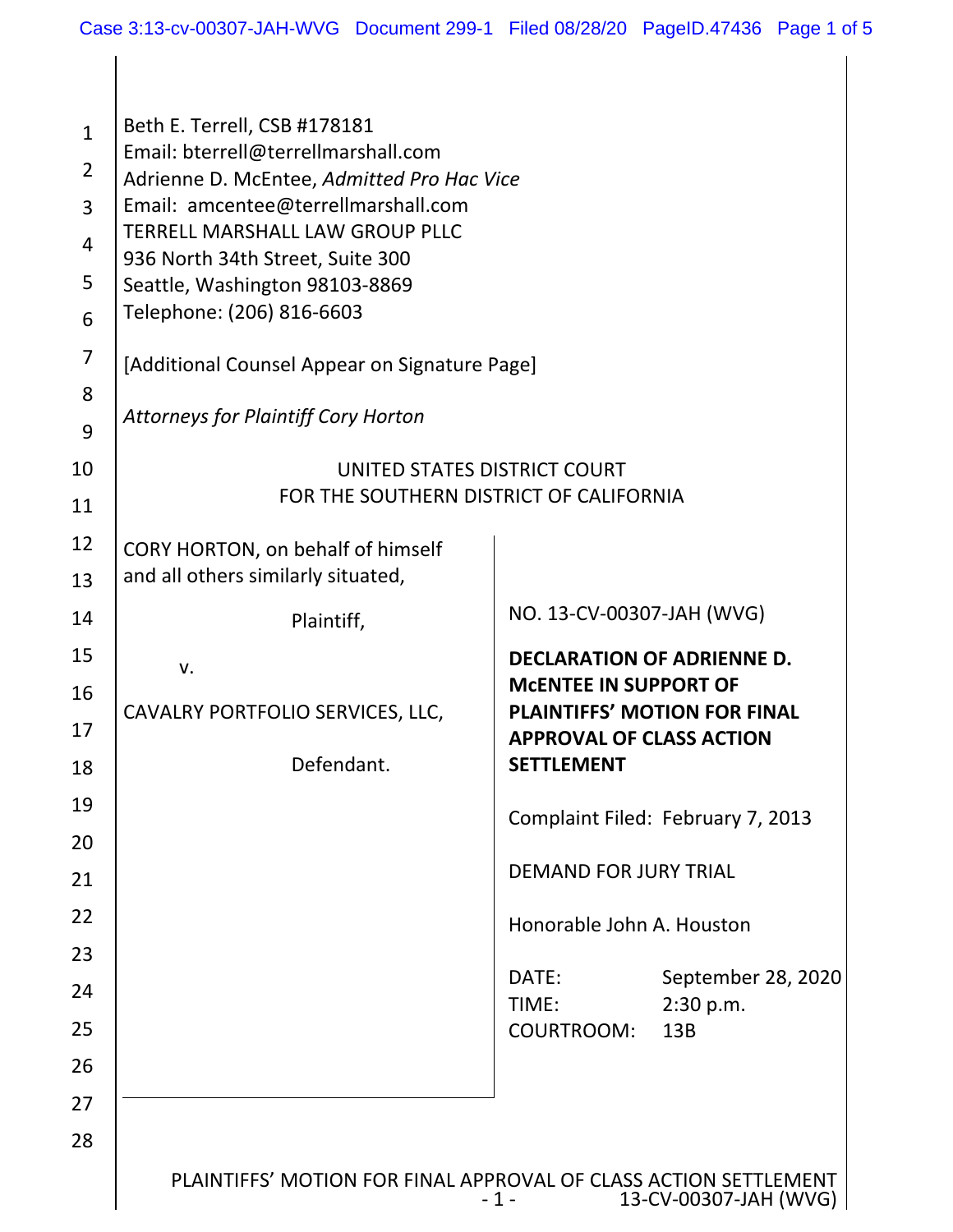KEVIN KREJCI, on behalf of himself and all others similarly situated, Plaintiff, v. CAVALRY PORTFOLIO SERVICES, LLC, Defendant.

1

2

3

4

5

6

7

8

9

10

11

NO. 3:16‐cv‐00211‐JAH‐WVG

I, Adrienne D. McEntee, hereby declare as follows:

12 13 14 15 16 17 18 1. I am a member of the law firm of Terrell Marshall Law Group PLLC, counsel of record for Plaintiff Cory Horton and the Settlement Class. I am admitted to practice before this Court and am a member in good standing of the bar of the state of Washington. I respectfully submit this declaration in support of Plaintiffs' Motion for Final Approval of Class Action Settlement. Except as otherwise noted, I have personal knowledge of the facts set forth in this declaration and could testify competently to them if called upon to do so.

19 20 21 22 23 2. Our office received several calls from Settlement Class Members who received their postcards via U.S. Mail just days before, or after, the July 29, 2020 deadline to submit a claim. Because of these delays, and those noted by Settlement Administrator, JND, Class Counsel recommend that the Court approve 2,093 late claims received through August 25, 2020.

24 25 26 3. Class Counsel join in JND's recommendation that the Court approve 383 claims from claimants JND verified to be valid Settlement Class Members, which were unsigned.

PLAINTIFFS' MOTION FOR FINAL APPROVAL OF CLASS ACTION SETTLEMENT<br>2 - 13-CV-00307-JAH (WVG) ‐ 2 ‐ 13‐CV‐00307‐JAH (WVG) 27 28 4. The claim form asked Settlement Class Members to include both the cellular telephone number on which they received the calls and their current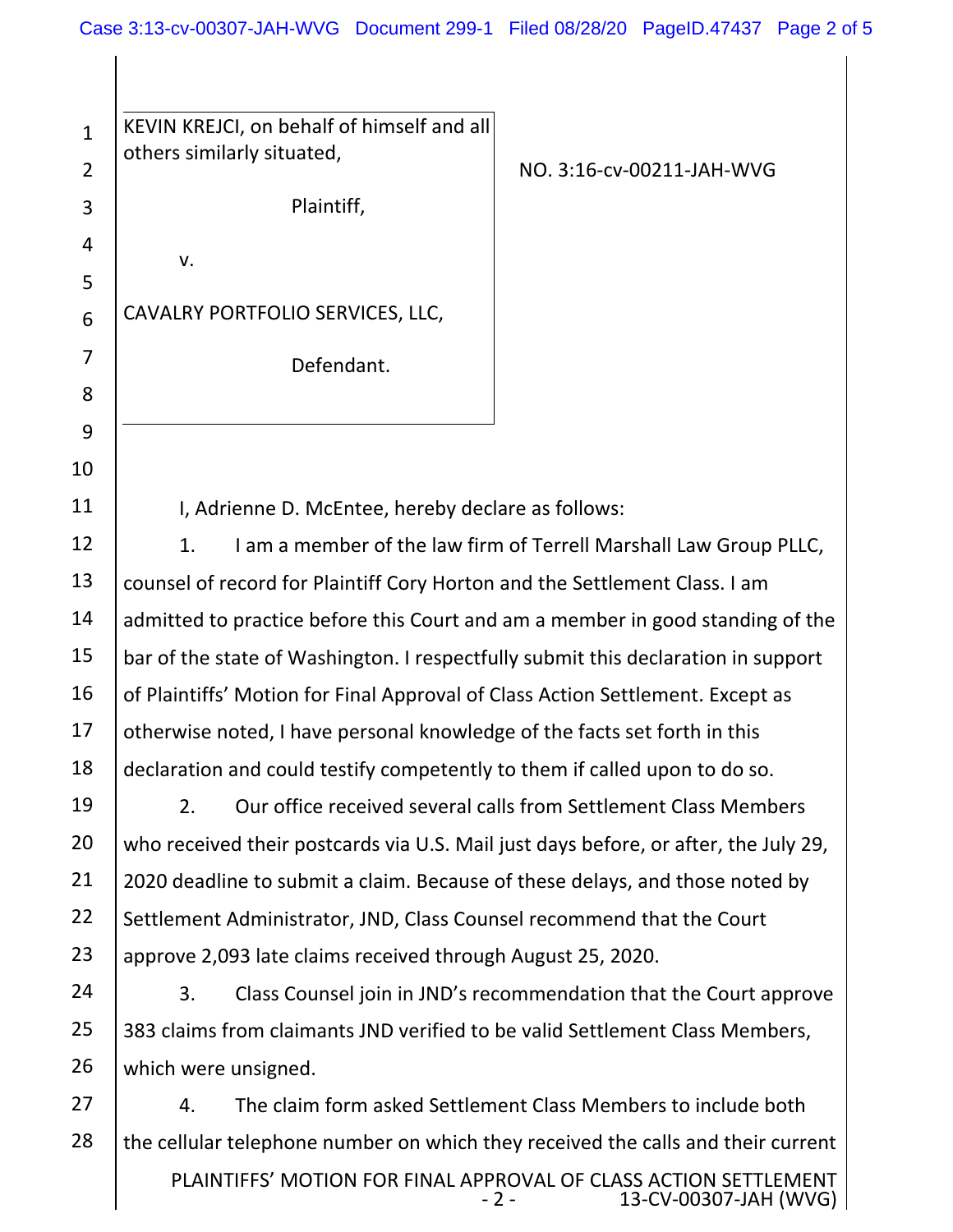1 2 3 4 5 6 7 phone number. JND has advised that 52,952 claimants did not list the number Cavalry records show was called or their current phone number. Given that the class period extends back to 2010, Class Counsel are not surprised that claimants may not recall the number to which they received calls. JND, however, was able to match 36,085 claimants with information Cavalry provided to determine that all 36,085 of these claimants were class members. As a result, JND recommends that these claims be approved.

8 9 10 11 12 5. Class Counsel join JND's recommendation that the Court allow the claims of 36,085 claimants JND determined are class members. Class Counsel discussed JND's recommendation with counsel for Cavalry, who would prefer that the Court deny these claims, or at a minimum, require claimants to cure any deficiencies.

13 14 15 16 6. Class Counsel also join JND's recommendation that the Court authorize JND to provide the 16,867 claimants who could not be matched to the Settlement Class List through a mailing or email address notice of the deficiency and an opportunity to cure.

17 18 7. JND estimates the total cost to administer the settlement will be \$934,000.

19 20 21 22 8. If the Court allows these claims, and awards the requested attorneys' fees, costs, administration expenses, and incentive awards, a total of \$3,110,650 will be distributed to claimants who opted for a cash award. Class Counsel reached this number as follows:

23 24 25 26 27 28 \$6,150,00 cash ‐ \$934,000 requested notice and administration costs ‐ \$20,000 requested incentive awards ‐ \$2,000,000 requested attorneys' fees ‐ \$85,350 litigation expenses = \$3,110,650 9. If the Court allows the 50,511 claims JND and Class Counsel recommend for approval, each cash claimant will receive approximately \$61.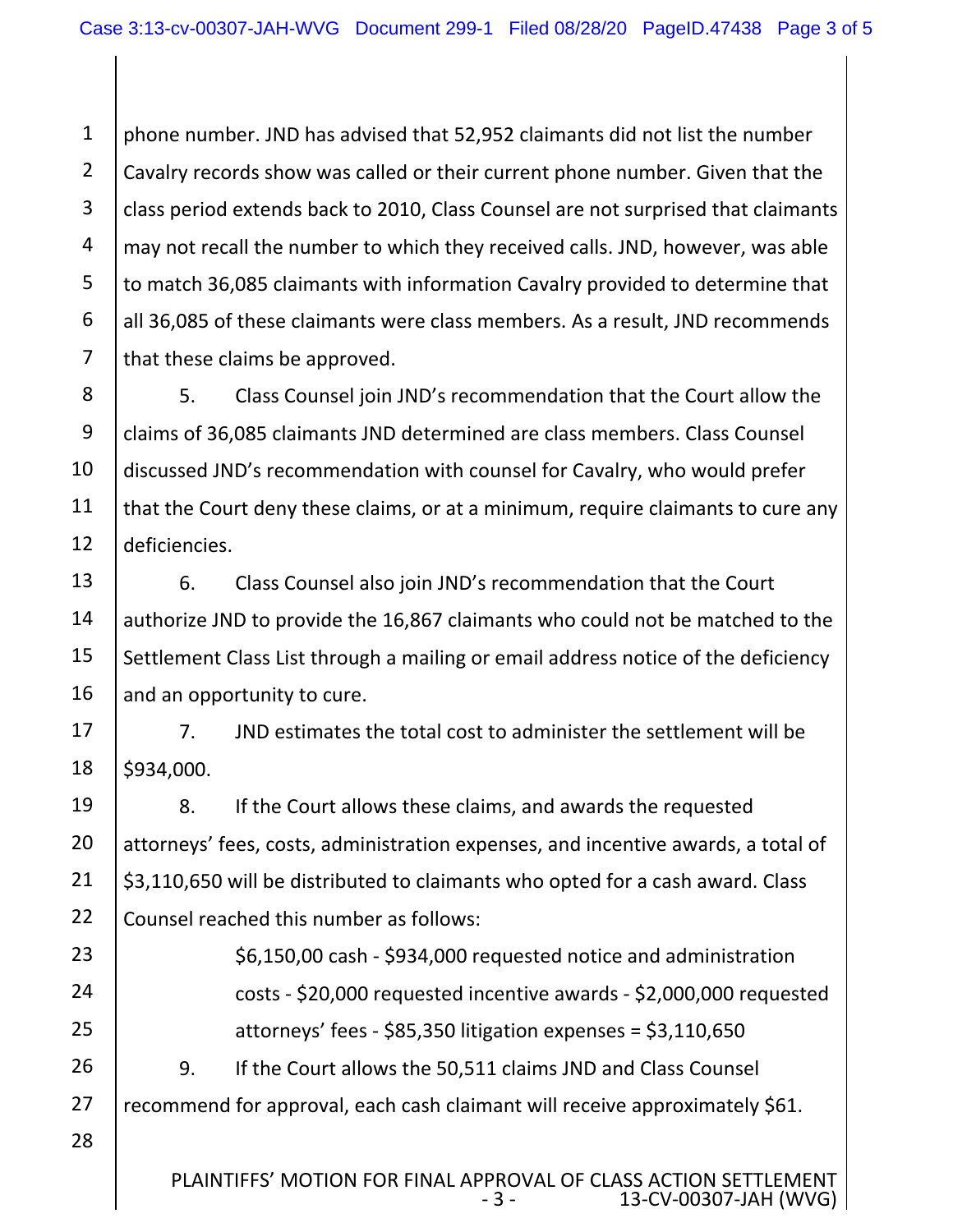| $\mathbf{1}$   | 10.<br>If the Court directs the 15,212 claimants with deficiencies to cure                         |
|----------------|----------------------------------------------------------------------------------------------------|
| $\overline{2}$ | them, and all are cured, each of the $65,723$ (50,511 + 15,212) cash claimants will                |
| $\mathsf{3}$   | receive approximately \$46.                                                                        |
| 4              | All claimants who receive debt relief will receive \$599 in debt relief.<br>11.                    |
| 5              | I declare under penalty of perjury under the laws of the United States that                        |
| 6              | the foregoing is true and correct.                                                                 |
| 7              | EXECUTED in Seattle, Washington, this this 28th day of August, 2020.                               |
| 8              |                                                                                                    |
| 9              |                                                                                                    |
| 10             | S/ Adrienne D. McEntee, Pro Hac Vice<br>Adrienne D. McEntee, Admitted Pro Hac Vice                 |
| 11             |                                                                                                    |
| 12             |                                                                                                    |
| 13             |                                                                                                    |
| 14             |                                                                                                    |
| 15             |                                                                                                    |
| 16             |                                                                                                    |
| 17             |                                                                                                    |
| 18             |                                                                                                    |
| 19             |                                                                                                    |
| 20             |                                                                                                    |
| 21             |                                                                                                    |
| 22             |                                                                                                    |
| 23             |                                                                                                    |
| 24             |                                                                                                    |
| 25             |                                                                                                    |
| 26             |                                                                                                    |
| 27             |                                                                                                    |
| 28             |                                                                                                    |
|                | PLAINTIFFS' MOTION FOR FINAL APPROVAL OF CLASS ACTION SETTLEMENT<br>13-CV-00307-JAH (WVG)<br>- 4 - |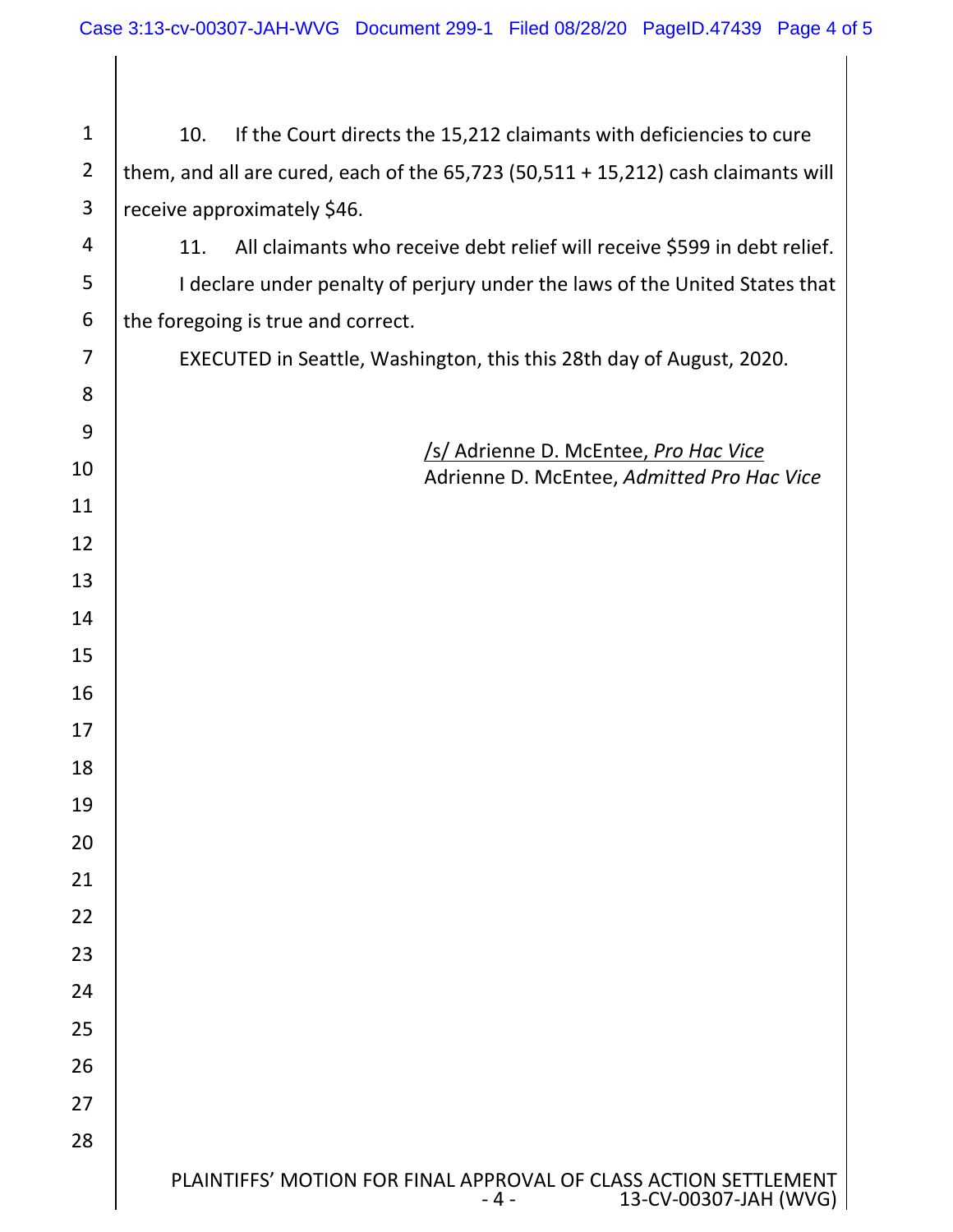| $\mathbf{1}$   | <b>CERTIFICATE OF SERVICE</b>                                                                      |
|----------------|----------------------------------------------------------------------------------------------------|
| $\overline{2}$ | I, Adrienne D. McEntee, hereby certify that on August 28, 2020, I                                  |
| 3              | electronically filed the foregoing with the Clerk of the Court using the CM/ECF                    |
| 4              | system which will send notification of such filing to the following:                               |
| 5              |                                                                                                    |
| 6              | Tomio B. Narita, CSB #156576<br>Email: tnarita@snllp.com                                           |
| $\overline{7}$ | Jeffrey A. Topor, CSB #195545                                                                      |
| 8              | Email: jtopor@snllp.com                                                                            |
| 9              | <b>SIMMONDS &amp; NARITA LLP</b><br>44 Montgomery Street, Suite 3010                               |
|                | San Francisco, California 94104-4816                                                               |
| 10             | Telephone: (415) 283-1000                                                                          |
| 11             | Facsimile: (415) 352-2625                                                                          |
| 12             | <b>Attorneys for Defendant</b>                                                                     |
| 13             | DATED this 28th day of August, 2020.                                                               |
| 14             |                                                                                                    |
| 15             | <b>TERRELL MARSHALL LAW GROUP PLLC</b>                                                             |
| 16             |                                                                                                    |
| 17             | By: /s/ Adrienne D. McEntee, Pro Hac Vice                                                          |
| 18             | Adrienne D. McEntee, Admitted Pro Hac Vice                                                         |
| 19             | Email: amcentee@terrellmarshall.com<br>936 North 34th Street, Suite 300                            |
| 20             | Seattle, Washington 98103-8869                                                                     |
| 21             | Telephone: (206) 816-6603                                                                          |
| 22             | Facsimile: (206) 319-5450                                                                          |
|                | <b>Attorneys for Plaintiff Cory Horton</b>                                                         |
| 23             |                                                                                                    |
| 24             |                                                                                                    |
| 25             |                                                                                                    |
| 26             |                                                                                                    |
| 27             |                                                                                                    |
| 28             |                                                                                                    |
|                | PLAINTIFFS' MOTION FOR FINAL APPROVAL OF CLASS ACTION SETTLEMENT<br>13-CV-00307-JAH (WVG)<br>$-5-$ |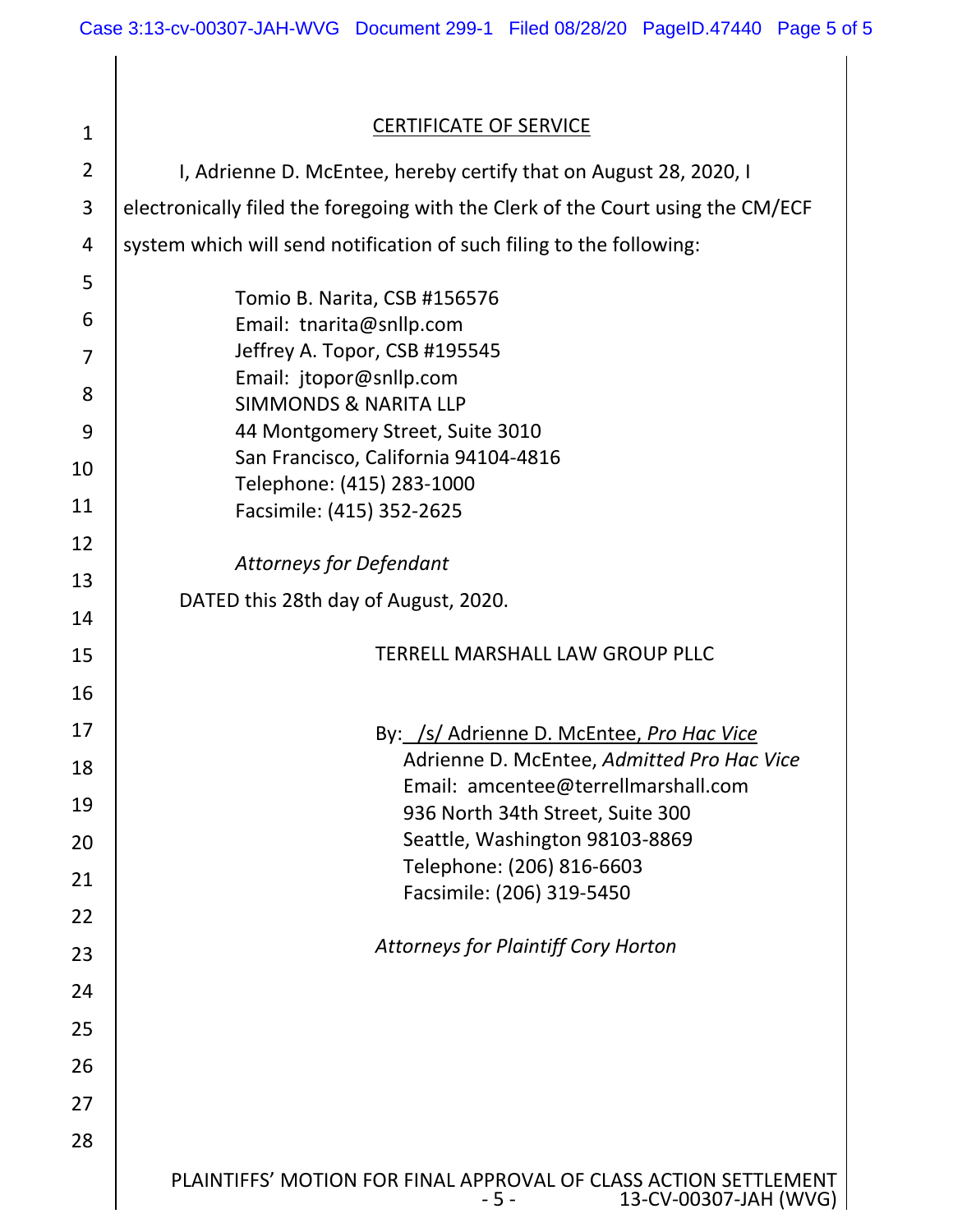|                | Case 3:13-cv-00307-JAH-WVG Document 299-2 Filed 08/28/20 PageID.47441 Page 1 of T |  |                                                                                     |  |                                   |  |
|----------------|-----------------------------------------------------------------------------------|--|-------------------------------------------------------------------------------------|--|-----------------------------------|--|
|                |                                                                                   |  |                                                                                     |  |                                   |  |
| 1              |                                                                                   |  |                                                                                     |  |                                   |  |
| $\overline{2}$ |                                                                                   |  |                                                                                     |  |                                   |  |
| 3              |                                                                                   |  |                                                                                     |  |                                   |  |
| 4              |                                                                                   |  |                                                                                     |  |                                   |  |
| 5              |                                                                                   |  |                                                                                     |  |                                   |  |
| 6              |                                                                                   |  |                                                                                     |  |                                   |  |
| 7              |                                                                                   |  |                                                                                     |  |                                   |  |
| 8              |                                                                                   |  | UNITED STATES DISTRICT COURT                                                        |  |                                   |  |
| 9              |                                                                                   |  |                                                                                     |  |                                   |  |
| 10             | <b>SOUTHERN DISTRICT OF CALIFORNIA</b>                                            |  |                                                                                     |  |                                   |  |
| 11             |                                                                                   |  |                                                                                     |  |                                   |  |
| 12<br>13       | CORY HORTON, on behalf of himself<br>and all others similarly situated,           |  | Case No.: 13-CV-00307-JAH (WVG)                                                     |  |                                   |  |
| 14<br>15       | Plaintiff,                                                                        |  | <b>SUPPLEMENTAL DECLARATION</b><br>OF JENNIFER M. KEOUGH<br><b>REGARDING NOTICE</b> |  |                                   |  |
| 16             | V.                                                                                |  | <b>ADMINISTRATION</b>                                                               |  |                                   |  |
| 17             | CAVALRY PORTFOLIO SERVICES,<br>LLC,                                               |  | Complaint Filed: February 7, 2013                                                   |  |                                   |  |
| 18             |                                                                                   |  | Demand for Jury Trial                                                               |  |                                   |  |
| 19             | Defendant.                                                                        |  |                                                                                     |  |                                   |  |
| 20             |                                                                                   |  |                                                                                     |  |                                   |  |
| 21             |                                                                                   |  |                                                                                     |  |                                   |  |
| 22             |                                                                                   |  |                                                                                     |  |                                   |  |
| 23             |                                                                                   |  |                                                                                     |  |                                   |  |
| 24<br>25       | SUPPLEMENTAL DECLARATION OF JENNIFER M. KEOUGH REGARDING NOTICE                   |  |                                                                                     |  | <b>ADMINISTRATION</b><br>13cv0307 |  |
|                |                                                                                   |  |                                                                                     |  |                                   |  |

 $\parallel$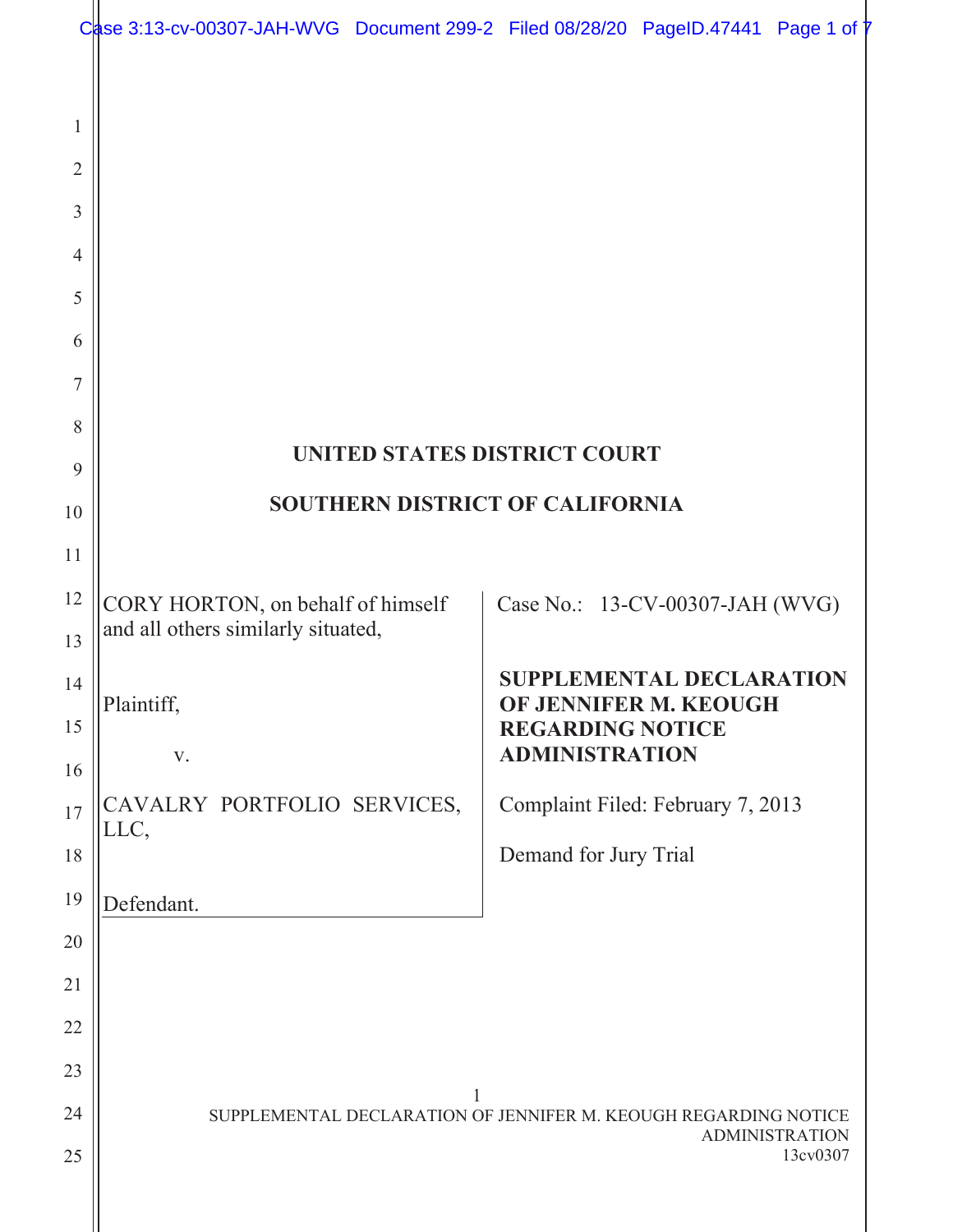Case 3:13-cv-00307-JAH-WVG Document 299-2 Filed 08/28/20 PageID.47442 Page 2 of 1

KEVIN KREJCI, on behalf of himself and all others similarly situated,

Case No.: 13-CV-00307-JAH (WVG)

Plaintiff,

v.

1

 $\overline{2}$ 

CAVALRY PORTFOLIO SERVICES, LLC,

Defendant.

I, Jennifer M. Keough, declare and state as follows:

1. I am Chief Executive Officer of JND Class Action Administration ("JND"). This Supplemental Declaration is based on my personal knowledge, as well as upon information provided to me by experienced JND employees working under my supervision and Counsel for the Plaintiffs and Defendants ("Counsel"), and if called upon to do so, I could and would testify competently thereto. This Declaration is submitted as a supplement to my Declaration Regarding Notice Administration, dated August 10, 2020 ("Initial Notice Declaration").

2. JND is serving as the Settlement Administrator in the above-captioned litigation ("Action") for the purposes of administering the Settlement Agreement and

1 Capitalized terms used and not otherwise defined herein shall have the meanings given such terms in the Settlement Agreement.

> 2 SUPPLEMENTAL DECLARATION OF JENNIFER M. KEOUGH REGARDING NOTICE ADMINISTRATION 13cv0307

25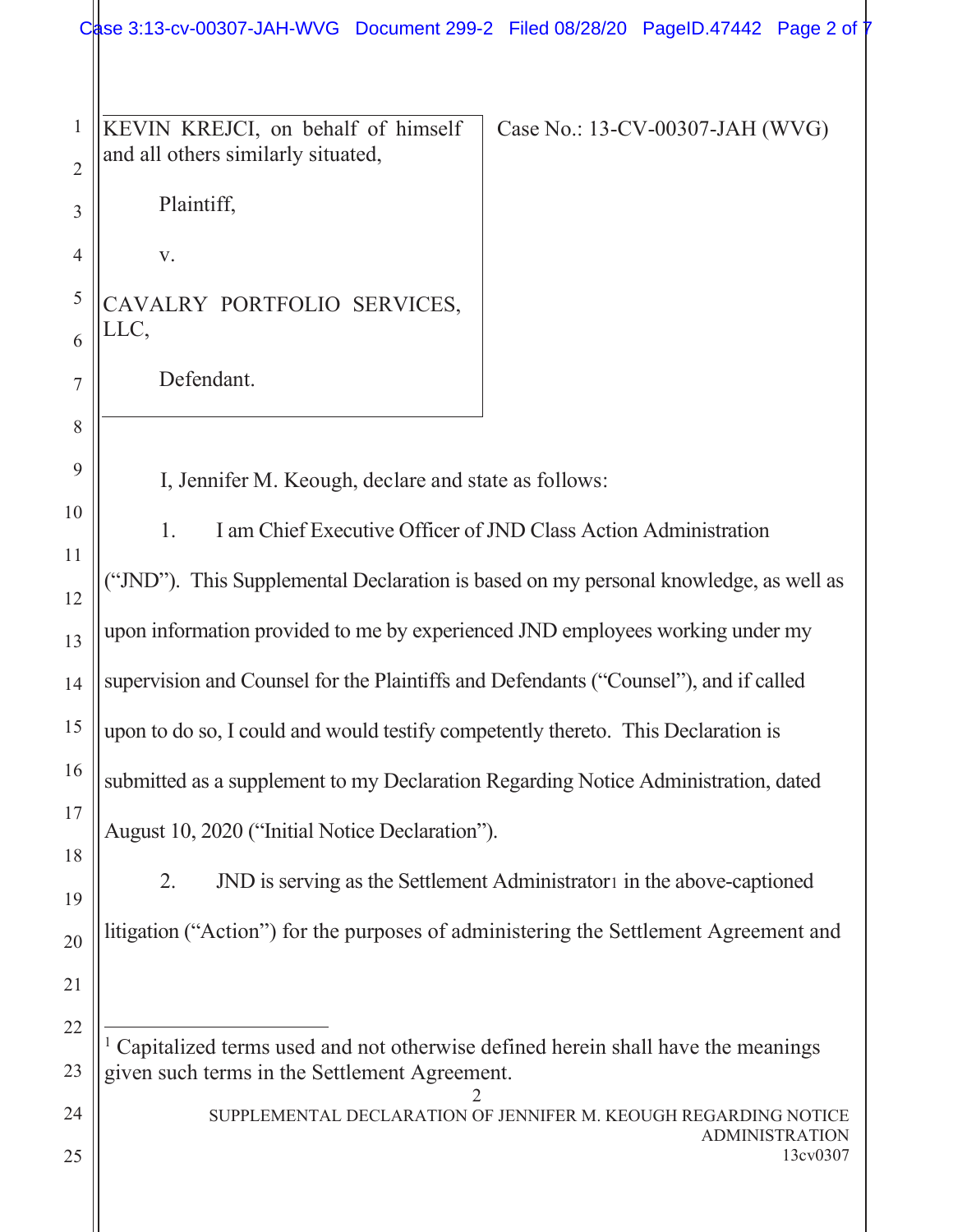Release ("Settlement Agreement") preliminarily approved by the Court in its Preliminary Approval Order (the "Order"), dated April 13, 2020.

3. As of the date of this Supplemental Declaration, JND has received a total of 77,693 claims. 4,304 claims were excluded as exact duplicates, and 118 were excluded as duplicates where more than five Claim Forms were submitted from the same mailing address, resulting in 73,271 unique claims. Of these, 39,823 claims were received online and 33,448 were submitted by mail.

4. Of the unique claims, a total of 38,305 claims were for Open Accounts and, of those, 30,772 claimants selected a cash award and 6,145 claimants selected debt relief. 1,388 claimants with Open Accounts selected both the cash award and debt relief or selected neither and, accordingly, have all been deemed to have selected debt relief. JND has received a total of 34,966 claims for Closed Accounts which are entitled to a cash award. This brings the total claims for cash awards to 65,738 and total debt claims to 7,533.

3 5. There were 2,093 claims submitted after the July 29, 2020 submission deadline. Based on correspondence from many claimants with late claims, we understand that there were delays in potential Settlement Class Members receiving the Mail Notice, as a number of claimants stated that they received the Mail Notice either close to or well after the claim filing deadline. In addition, there appear to have been

SUPPLEMENTAL DECLARATION OF JENNIFER M. KEOUGH REGARDING NOTICE ADMINISTRATION 13cv0307

1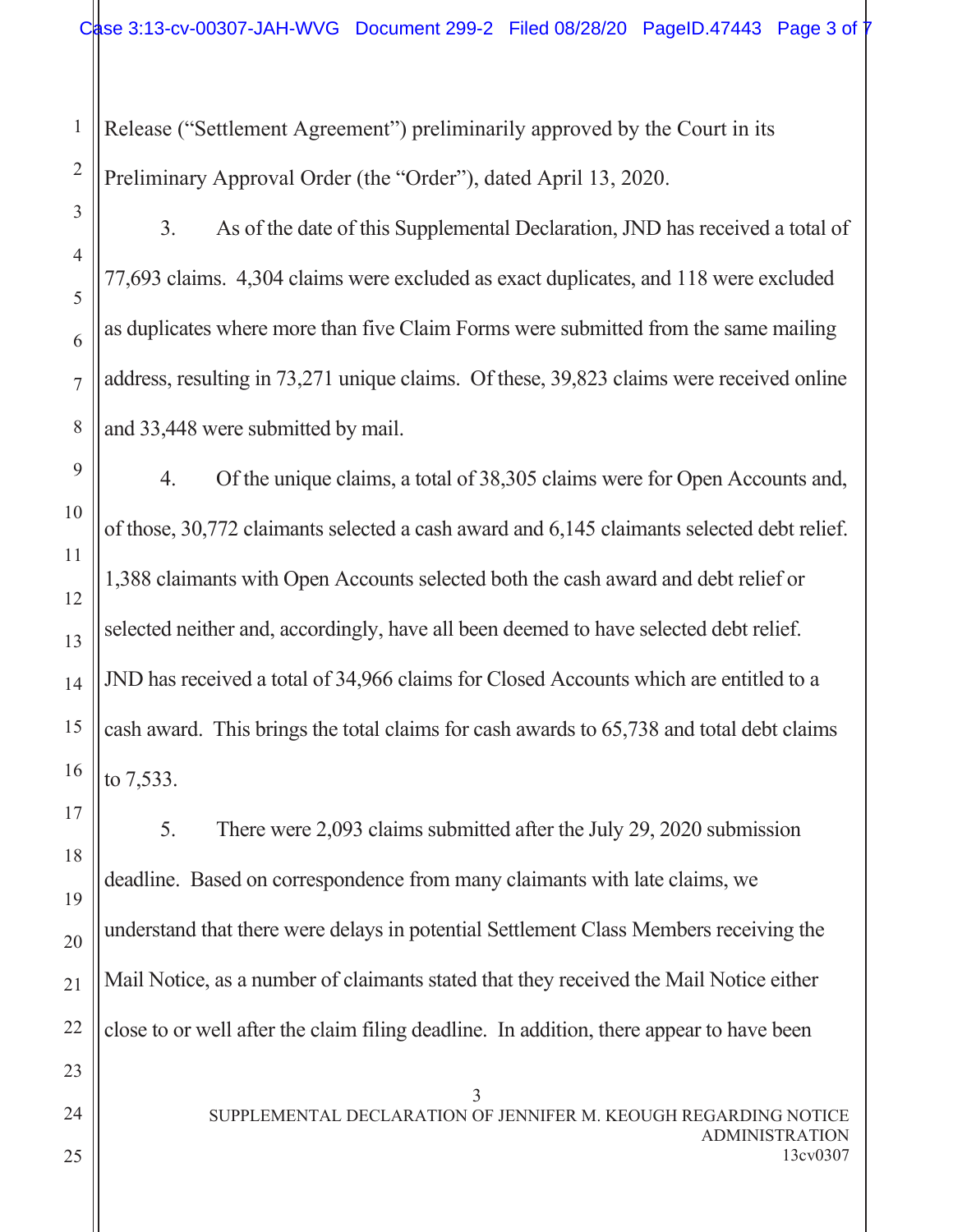mailing delays when claimants mailed their Claim Forms to JND. Some Claim Forms were received more than two or three weeks after the postmark date. In light of the apparent recent delays in postal service caused by COVID-19, among other reasons, JND recommends, and assumes for the purposes of the analysis below, that all claims received by August 25, 2020 will be deemed timely filed.

6. Of the 73,271 unique claims received, 22,459 claims provided telephone numbers that matched telephone numbers listed in the Settlement Class Member files provided to JND (collectively, the "Class Lists").

7. In addition, JND received 383 claims from claimants JND verified to be valid Settlement Class Members, which were unsigned. Because JND has confirmed that these are valid Settlement Class Members, JND recommends that these claims be approved without the need for any deficiency process.

8. In addition, JND received 52,952 claims in which the claimants did not include their current phone number, the phone number where they received calls, or the phone number provided was not the phone number Cavalry alleges it called. Of these claims, JND matched 36,085 to the Settlement Class List based on a mailing address in the Class Lists or based on a mailing address or email address obtained through advanced address search strategies using contact information in the Class Lists. JND recommends that these 36,085 claims be approved.

> 4 SUPPLEMENTAL DECLARATION OF JENNIFER M. KEOUGH REGARDING NOTICE ADMINISTRATION 13cv0307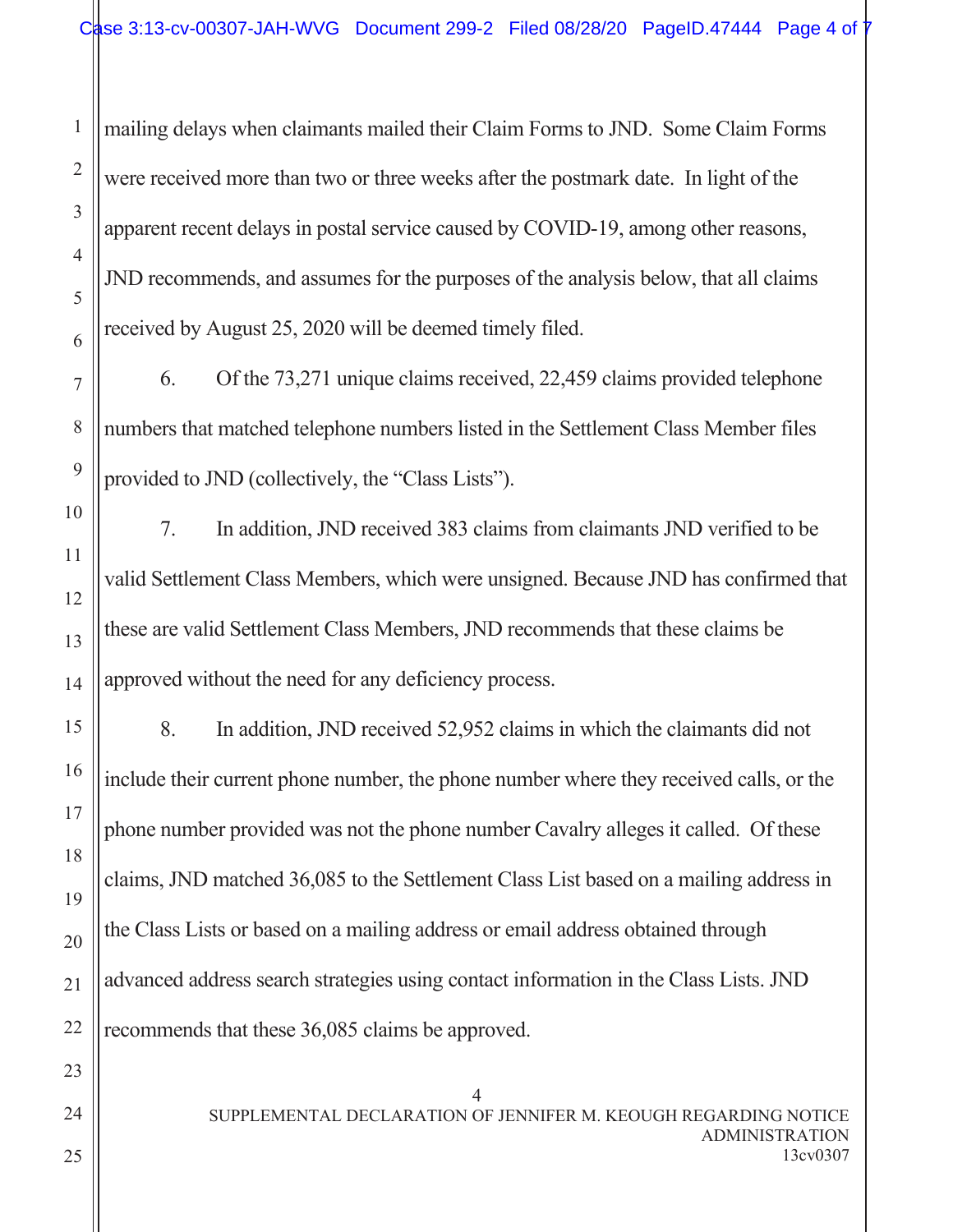9. For the 16,867 claims which could not be matched to the Settlement Class List through a mailing or email address, 15,212 claimants selected a cash award and 1,655 selected debt relief (or were deemed to have selected debt relief because they did not make a choice or chose both a cash award and debt relief). JND recommends providing these claimants with notice of their Claim Form deficiency and an opportunity to cure.

10. JND is performing final Quality Assurance and deficiency procedures with respect to a small number of claims, including 78 claims in which claimants did not provide address information.

11. Assuming the Court approves JND's recommendations herein, there will be at least 50,511 approved claims for cash, with the possibility of up to 15,212 additional claims for cash if claimants cure the deficiencies described in paragraph 9, *supra*. Thus, JND estimates that the cash award for each claimant with an approved claim for cash will be between \$46.00 and \$61.00.

12. Assuming the Court approves JND's recommendations herein, there will be 5,877 approved claims for debt relief with up to 1,655 additional claims for debt relief if members cure the deficiencies described in paragraph 9 *supra*. JND confirms that each Settlement Class Member with an approved claim for debt relief will receive \$599.00 in

> 5 SUPPLEMENTAL DECLARATION OF JENNIFER M. KEOUGH REGARDING NOTICE ADMINISTRATION 13cv0307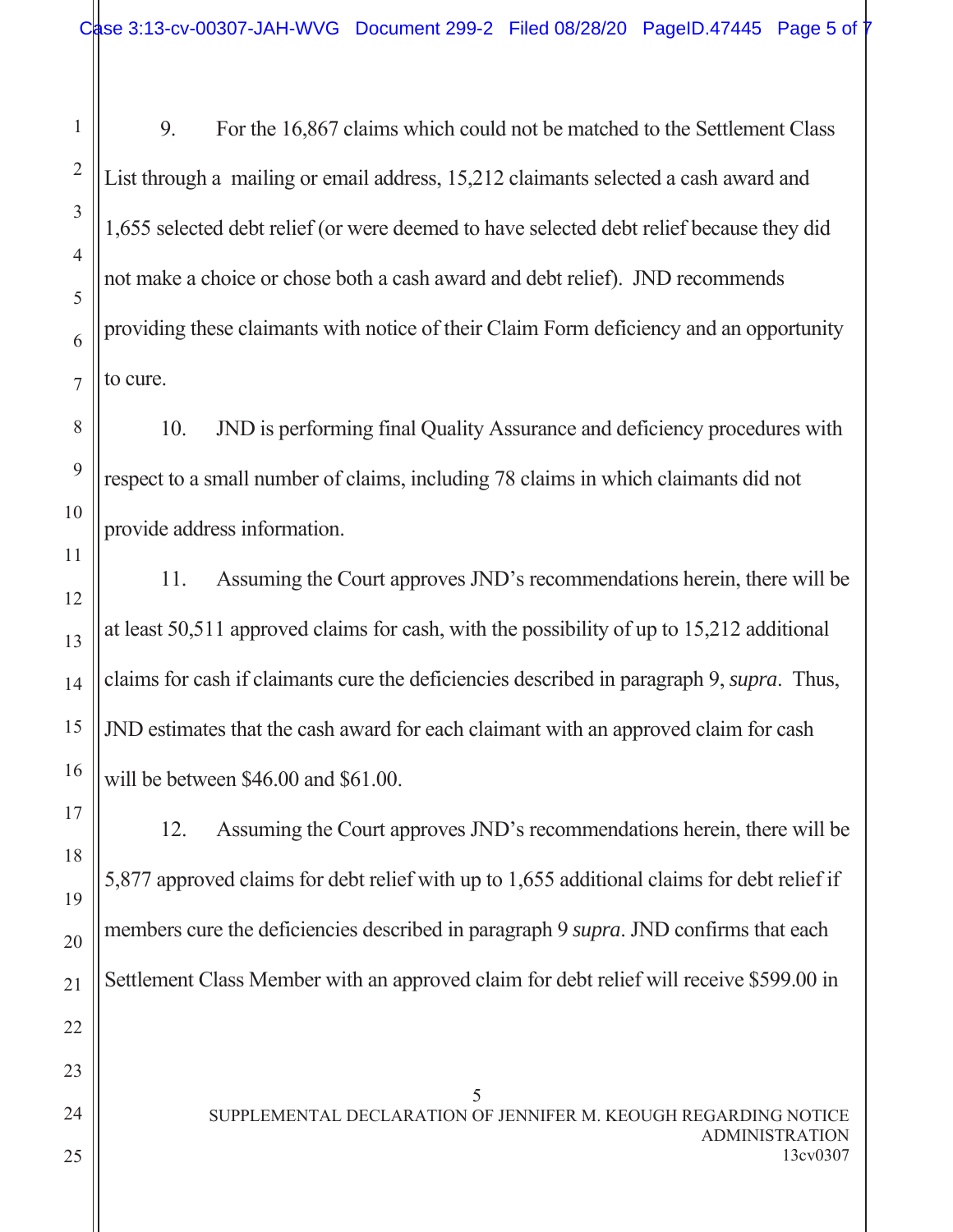| $\mathbf{1}$   | debt relief. Settlement Class Members receiving debt relief will benefit from a minimum |  |  |  |  |
|----------------|-----------------------------------------------------------------------------------------|--|--|--|--|
| $\overline{2}$ | of \$3,520,323 in debt relief, and up to a maximum of \$4,511,668.                      |  |  |  |  |
| 3              | As noted in my Initial Declaration, JND sent multiple notices to Settlement<br>13.      |  |  |  |  |
| $\overline{4}$ |                                                                                         |  |  |  |  |
| 5              | Class Members. In total, 1,574,997 Postcard and Email Notices were successfully         |  |  |  |  |
| 6              | delivered, representing over 93% of the Settlement Class Members.                       |  |  |  |  |
| $\overline{7}$ | ///                                                                                     |  |  |  |  |
| 8              | I declare under penalty of perjury under the laws of the United States of America       |  |  |  |  |
| 9              | that the foregoing is true and correct.                                                 |  |  |  |  |
| 10             | Executed on August 27, 2020, in Seattle, Washington.                                    |  |  |  |  |
| 11             | Jenny W. Kear                                                                           |  |  |  |  |
| 12             | Jennifer M. Keough                                                                      |  |  |  |  |
| 13             |                                                                                         |  |  |  |  |
| 14             |                                                                                         |  |  |  |  |
| 15             |                                                                                         |  |  |  |  |
| 16             |                                                                                         |  |  |  |  |
| 17             |                                                                                         |  |  |  |  |
| 18             |                                                                                         |  |  |  |  |
| 19             |                                                                                         |  |  |  |  |
| 20             |                                                                                         |  |  |  |  |
| 21             |                                                                                         |  |  |  |  |
| 22             |                                                                                         |  |  |  |  |
| 23             |                                                                                         |  |  |  |  |
| 24             | 6<br>SUPPLEMENTAL DECLARATION OF JENNIFER M. KEOUGH REGARDING NOTICE                    |  |  |  |  |
| 25             | <b>ADMINISTRATION</b><br>13cv0307                                                       |  |  |  |  |
|                |                                                                                         |  |  |  |  |